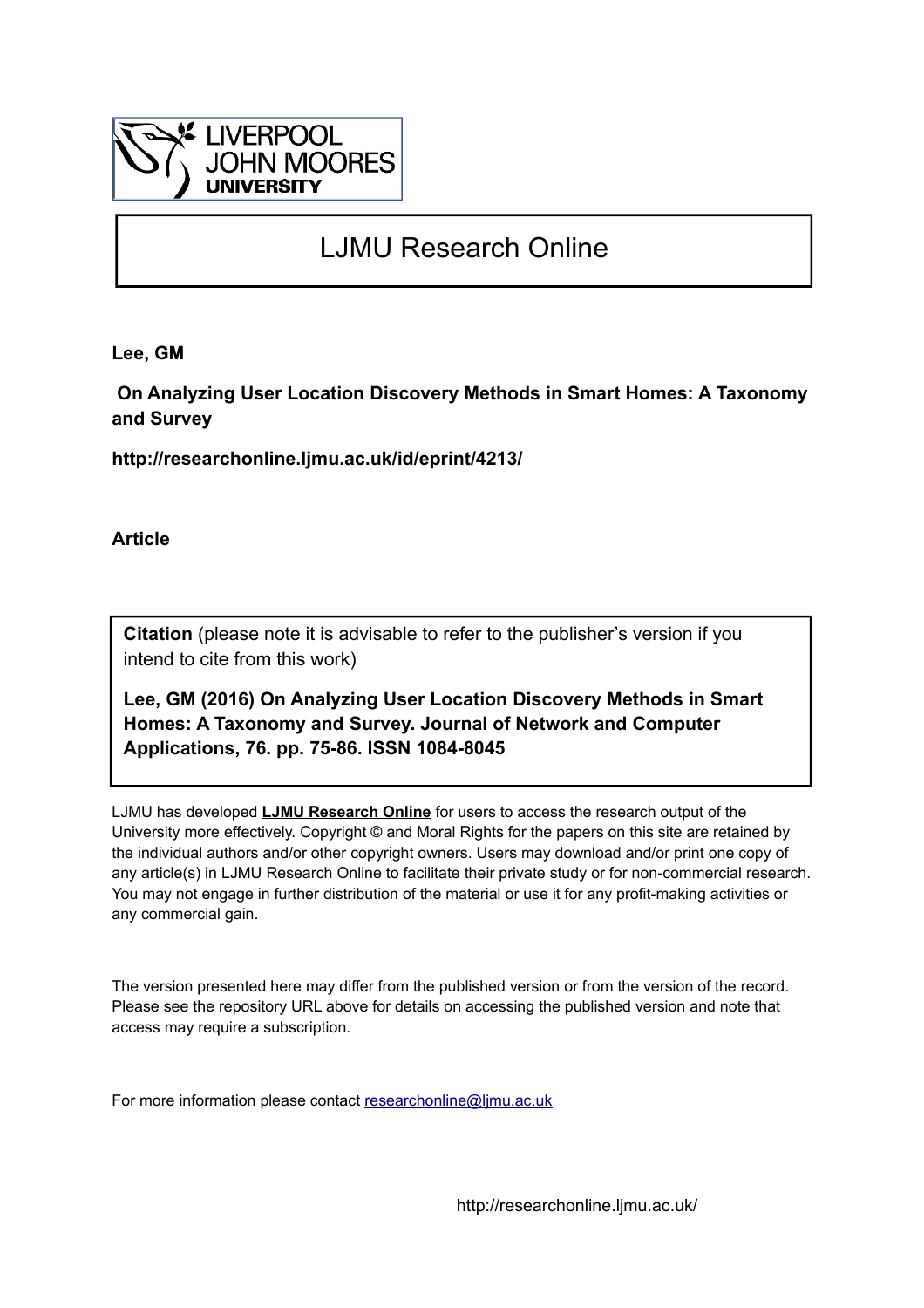## On Analyzing User Location Discovery Methods in Smart Homes: A Taxonomy and Survey

Ehsan Ahvar<sup>1</sup>, Nafiseh Daneshgar-Moghaddam<sup>2</sup>, Antonio M. Ortiz<sup>3</sup>, Gyu Myoung Lee<sup>4</sup>, and Noel Crespi<sup>1</sup>

<sup>1</sup>Wireless Networks and Multimedia Services Department, Institut Mines-Telecom, Telecom SudParis, Evry-Cedex, 91011 France (email: {ehsan.ahvar,

noel.crespi}@telecom-sudparis.eu).

 ${}^{2}$ Faculty of Computer and Information Technology Engineering, Qazvin branch, Islamic Azad University, Qazvin, Iran (email: n.daneshgar@qiau.ac.ir).

<sup>3</sup>Montimage EURL., Paris, France (email: antonio.ortiz@montimage.com).

 $^{4}$ Liverpool John Moores University, Liverpool, UK(email: G.M.Lee@ljmu.ac.uk)

#### Abstract

User Location Discovery (ULD) is a key issue in smart home ecosystems, as it plays a critical role in many applications. If a smart home management system cannot detect the actual location of the users, the desired applications may not be able to work successfully. This article proposes a new taxonomy with a broad coverage of ULD methods in terms of user satisfaction and technical features. In addition, we provide a state-of-the-art survey of ULD methods and apply our taxonomy to map these methods. Mapping contributes to gap analysis for existing ULDs and also validates the applicability and accuracy of the taxonomy. Using this systematic approach, the features and characteristics of the current ULD methods are identified (i.e., equipment and algorithms). Next, the weaknesses and advantages of these methods are analyzed utilizing ten important evaluation metrics. Although we mainly focus on smart homes, the results of this article can be generalized to other spaces such as smart offices and eHealth environments.

#### Keywords:

User location discovery, smart home, localization, survey.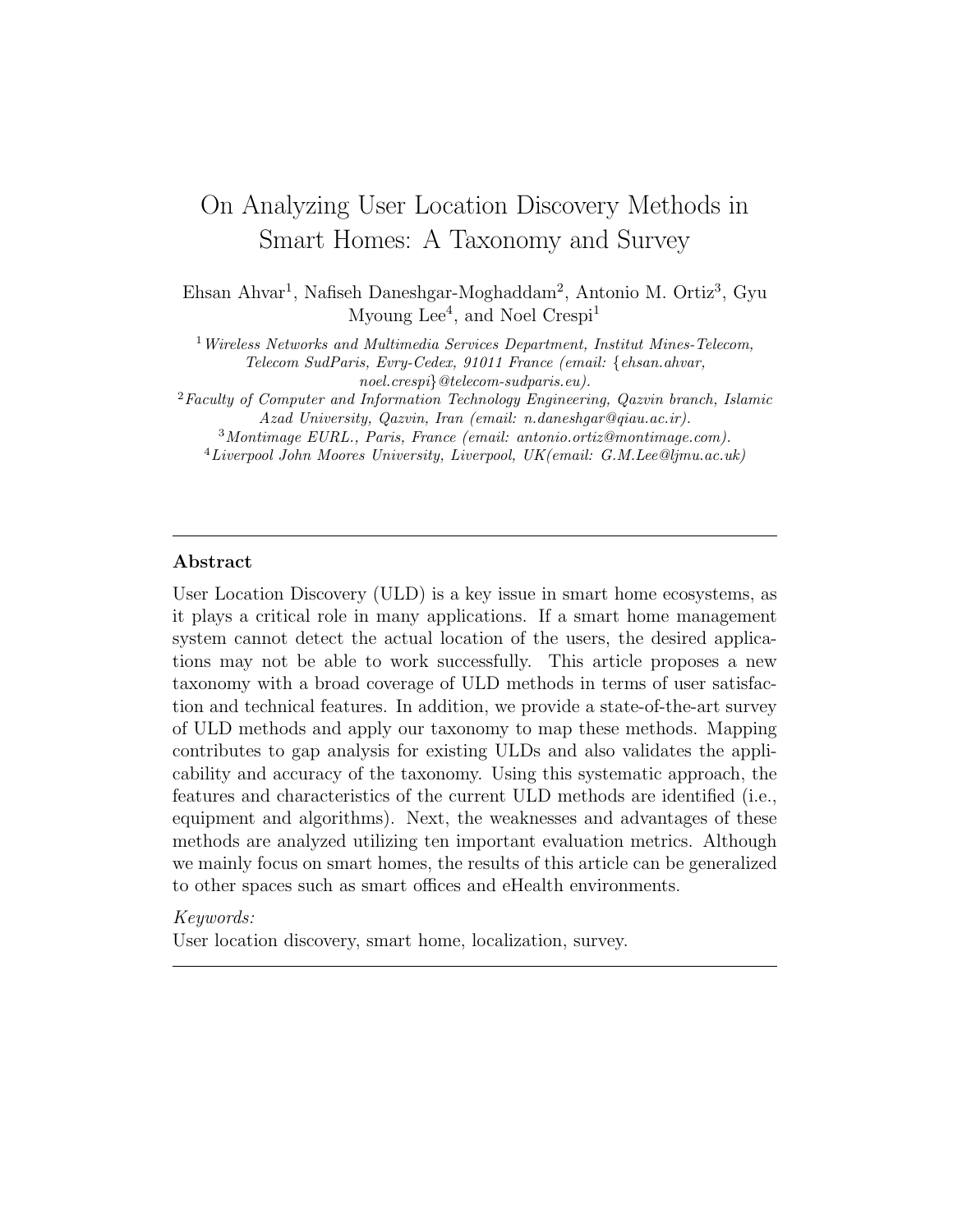#### 1. Introduction

Smart home has been considered as a topic of interest for both academic researchers and industries. The term *smart home* refers to homes equipped with intelligence-based technologies that can supply an added value for users [1]. We have recently seen a remarkable advance in smart home technology. It is moving rapidly from programmable thermostats to an era where all of a home's systems are integrated into a centralized control unit, accessible from multiple entry points such as touch pads, computer screens and other wireless mobile devices (e.g., smart phones and tablets). The result is a highly personalized environment, a home that reacts to individual needs and demands, and even anticipates actions and events [2, 3].

The purpose of the smart home is to create an environment where the inhabitants can live in comfort with a minimal effort to maintain their preferred home environment. In order to provide a variety of services to the inhabitants, smart homes need to process as much context as possible. The context is defined as the information that can be used to characterize the environment of an inhabitants. Context information can include the location of humans and objects within the particular environment, inhabitant's action and behavior (e.g., at what time the inhabitant is moving), interaction history between inhabitant and objects, etc [4, 5].

The inhabitant's location is a crucial factor and is usually the first step for context-aware service provisioning [6] [7]. An inhabitant's location information is required for many in-home applications like home entertainment (e.g., [8, 9, 10]) and automatic device control (e.g., [11]). In addition, healthcare systems have recently attracted enormous attention worldwide in this field (e.g., [13, 14, 15, 16]), and many localization methods have been proposed in this area for medical tele-monitoring  $(e.g., [17, 18, 19, 20, 21])$ , Activity of Daily Life (ADL) measurements (e.g., [22, 23]), elderly monitoring (e.g.,  $[24]$ , and child monitoring (e.g.,  $[25]$ ).

Contrary to outdoor User Location Discovery, where Global Position Systems (GPS) provide accurate location information, indoor ULD requires the use of other mechanisms to provide an accurate measurement of the target's (e.g., human, object) location. Knowing the location of humans and objects is the key to the operation of intelligent environments. Recent research in this area has already presented impressive opportunities [26, 27], but the available systems are neither cheap nor robust or easy to integrate.

This article focuses on user localization in smart homes rather than the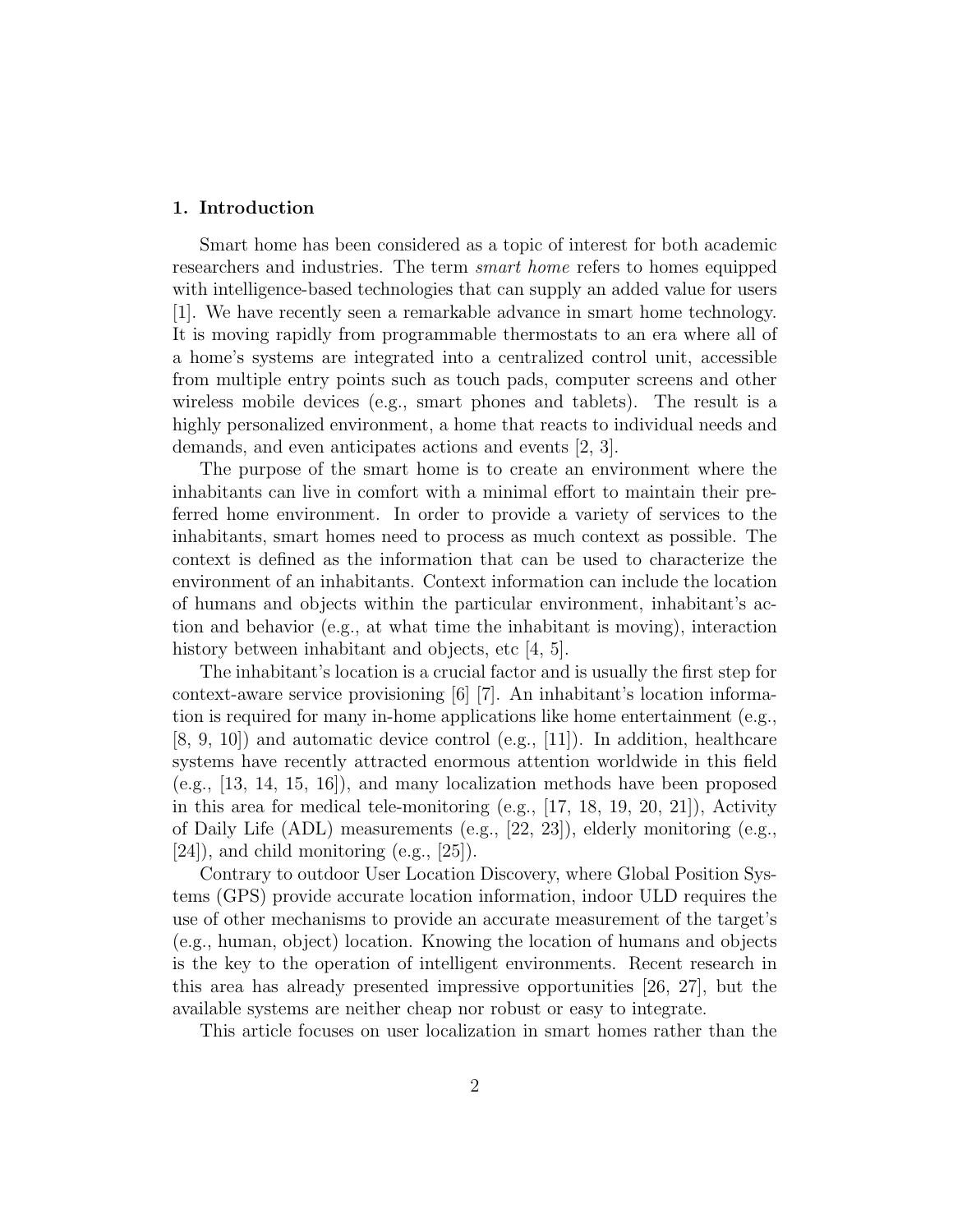general subject of indoor localization. Although smart homes and other public spaces (e.g., offices, hospitals, shopping malls) have some features in common with each other, the current body of work specializing in smart homes and some of the unique characteristics and requirements of the smart home environment (e.g., the number of users, user profile and identification, security and even individual applications) inspired us to focus on this particular aspect. While we mainly focus on smart homes, the results of this work can be generalized to other spaces such as smart offices and hospitals.

In general, an appropriate ULD system for smart homes should have two main characteristics: ease of use (from the user viewpoint) and appropriate performance (from the expert viewpoint). Based on these two characteristics this article intends to answer two main questions addressed by ULD designers. We put ourselves in the shoes of the ULD designer and question the effectiveness of the various indoor ULDs at achieving user satisfaction, such as user comfort and privacy. By technically evaluating the current ULD methods, we also identify the most appropriate technologies for ULD methods, especially regarding accuracy, the required equipment, installation and cost. To achieve these complementary goals, we first propose a new taxonomy to categorize ULDs based on joint user-expert viewpoints. Since the role of ULD users has a significant effect on their satisfaction, we first categorize ULD methods based on their user role policy (i.e., users carrying or wearing a device). Then, in each subcategory, we classify ULD methods according to the various technical issues. We believe (and common sense dictates) that cost is an important concern for both consumers and producers. Many consumers consider cost as the most important metric in their decision to buy and install a ULD system. On the other hand, producers are willing to offer acceptable costs to their consumers to increase their overall returns. To offer a complete and useful reference, we estimate and compare the market costs of several different ULD methods. Our key contributions are to: (i) Develop a taxonomy of ULD methods that provides an extensive coverage of this field in terms of technical-technological features and user satisfaction. The main aim of our proposed taxonomy is therefore to explore the unique features of ULD methods from similar paradigms and also to provide a basis for categorizing present and future developments in this field. (ii) Present a state-of-the-art survey of the existing ULD methods that provides a basis for an in-depth analysis and clear understanding of the current ULD landscape. In addition, this survey offers an insight into the underlying technologies that are currently deployed user localization. (iii) Map the proposed taxon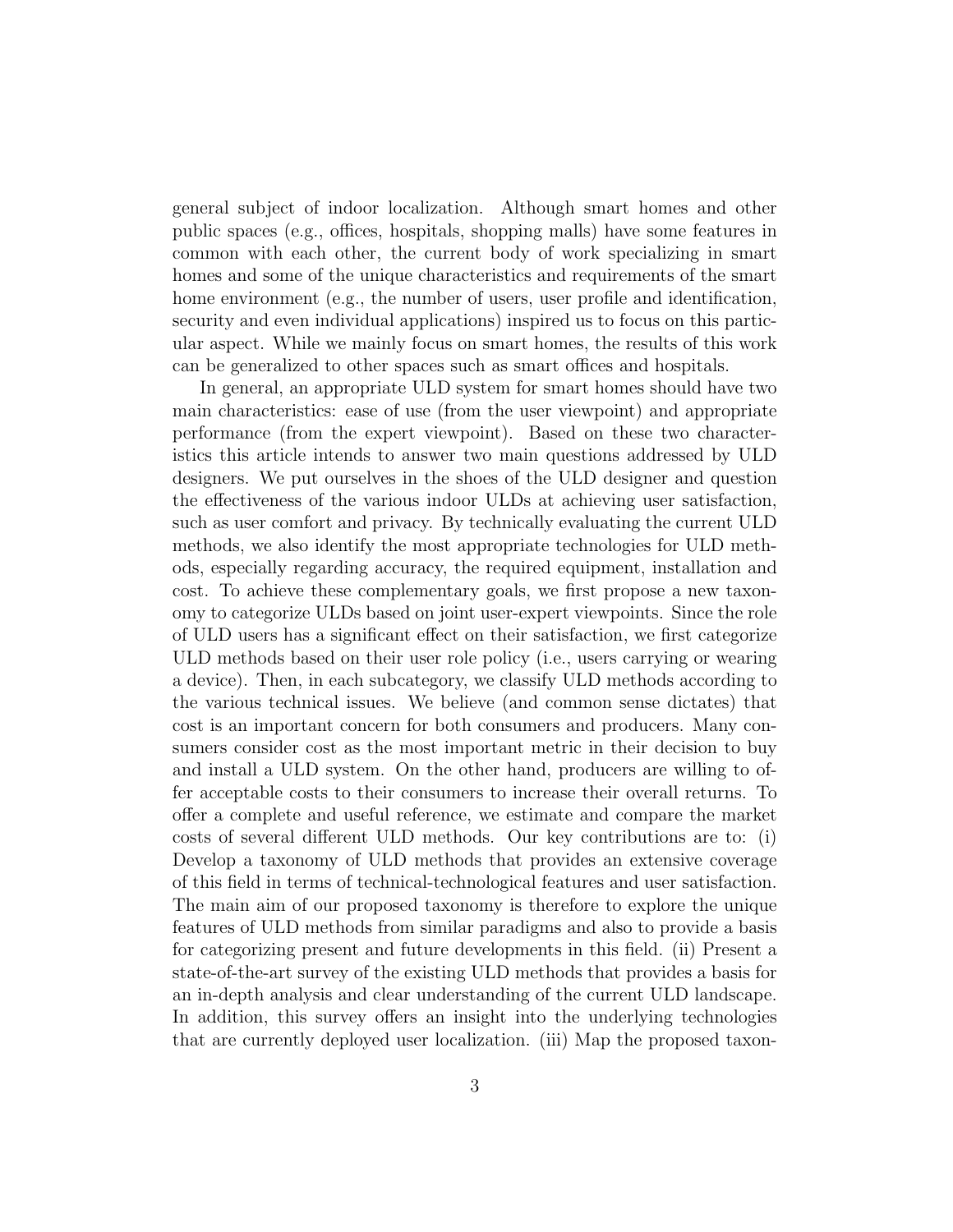omy to the available ULD methods to demonstrate its ability to categorize and analyze the existing ULD methods. This mapping makes it possible to perform gap analysis in this area. In addition, it can help to interpret the related essential concepts of this field and it validates the accuracy of our proposed taxonomy. (iv) Identify the strong points and weaknesses of existing ULD methods, to find opportunities in this area through our state-of-theart investigation, and to suggest possible future directions (a roadmap) as growth advances in related areas through the rapid deployment of new user localization-based services.

The rest of the article is organized as follows: Section 2 presents the taxonomy of ULDs in terms of two issues/viewpoints–user and technicaltechnological features. Section 3 then conducts a detailed survey of the existing ULD methods. Section 4 classifies the existing ULDs by performing a mapping of the taxonomy to each ULD method, analyzes them by mentioning the strong points and weaknesses of each method based on ten important metrics, and outlines the future directions in the ULD domain for smart homes. Finally, Section 5 offers a roadmap of future directions and presents the concluding remarks.

#### 2. Taxonomy

This section introduces a detailed taxonomy of ULDs with respect to two different viewpoints/issues: user-focused and technical-technological features. The issues considered for our taxonomy provide a reflection of the properties of available ULD methods. Unlike other survey papers (e.g., [28], [29], [30]) that mainly have done a review on available work in this domain only based on a technical-technological viewpoint and without considering or offering a taxonomy, we first present a taxonomy considering both user and technical-technological perspectives. The proposed taxonomy (see Fig. 1), defining two main groups (i.e., Device Based Localization (DBL) and Device Free Localization (DFL), which are described in Section 2.1), can easily cover all of the ULD methods. This claim is confirmed in Section 5, in which a state-of-the-art survey of current ULD methods is classified according to this taxonomy.

The first issue in this section covers several aspects of ULD methods related to user satisfaction as well as the user's role in ULD systems. The second topic deals with the localization technologies in ULD and classifies the ULD methods with respect to their physical and technical attributes.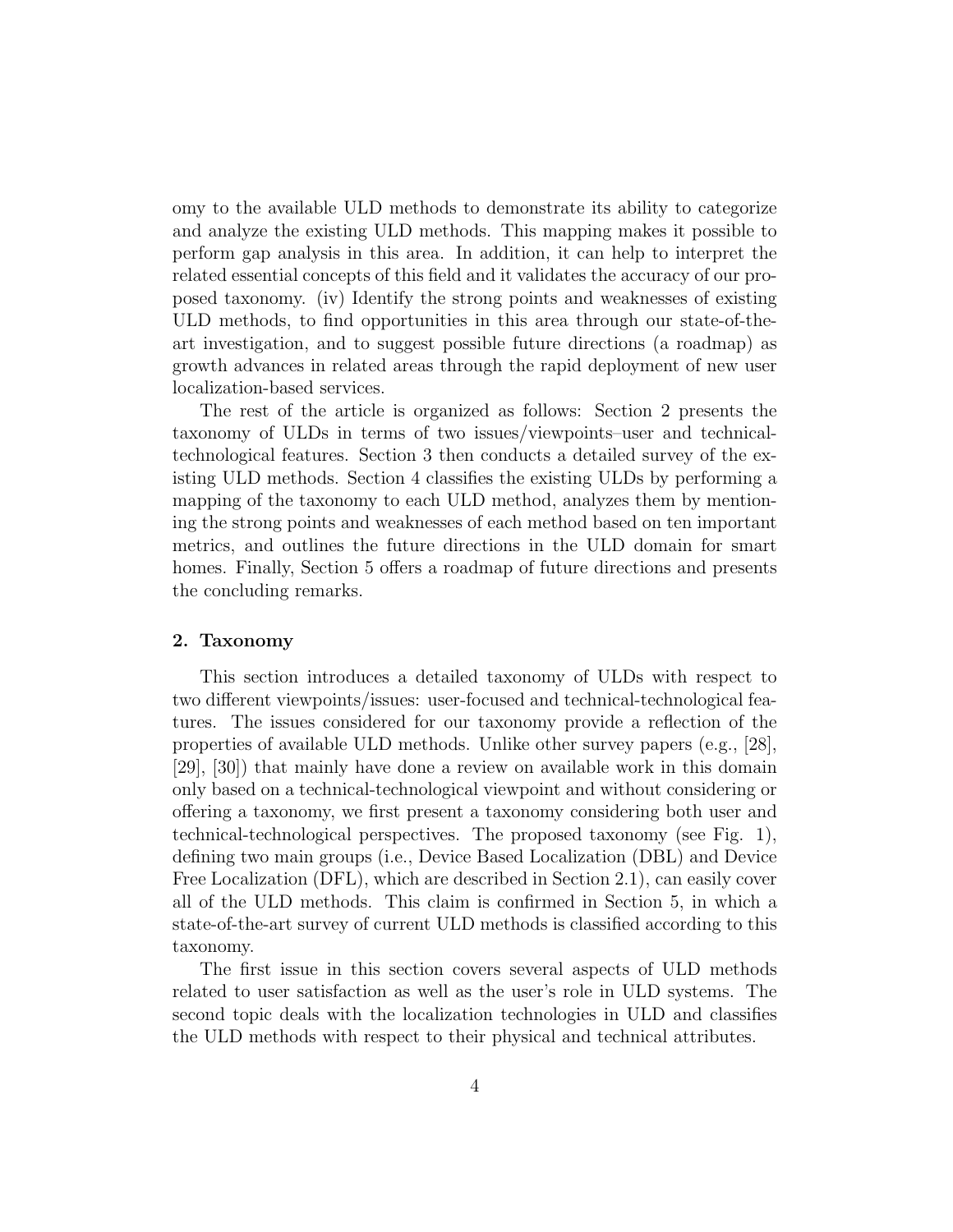

Figure 1: Proposed ULD taxonomy.

Based on the proposed taxonomy for ULD, the following provides a detailed description of the different ULD methods.

#### 2.1. User aspect

User satisfaction is a major issue for ULD systems. One of the most important metrics that affects user satisfaction is user comfort (e.g., must be easy to use). Users are not usually willing to be limited or coerced by ULD systems (e.g., to wearing or carry a device). Therefore, how users are involved in ULD systems has an important effect on their satisfaction. Generally, ULD methods in smart homes can be classified into two groups based on user's role: (i) Cooperative user and (ii) Non-cooperative user [2, 3].

In the cooperative user method, an end user actively interacts with the system components by using wireless devices such as mobile devices (e.g., a smartphone) or wearable devices such as Radio Frequency IDentification (RFID) tags to allow direct communication with the smart home infrastructure. In such a configuration, the user can be considered as a mobile node of the network, recognized by the system through the identification of the associated devices. The location discovery and the behavior interpretation are based on the processing of the data exchanged between the wireless network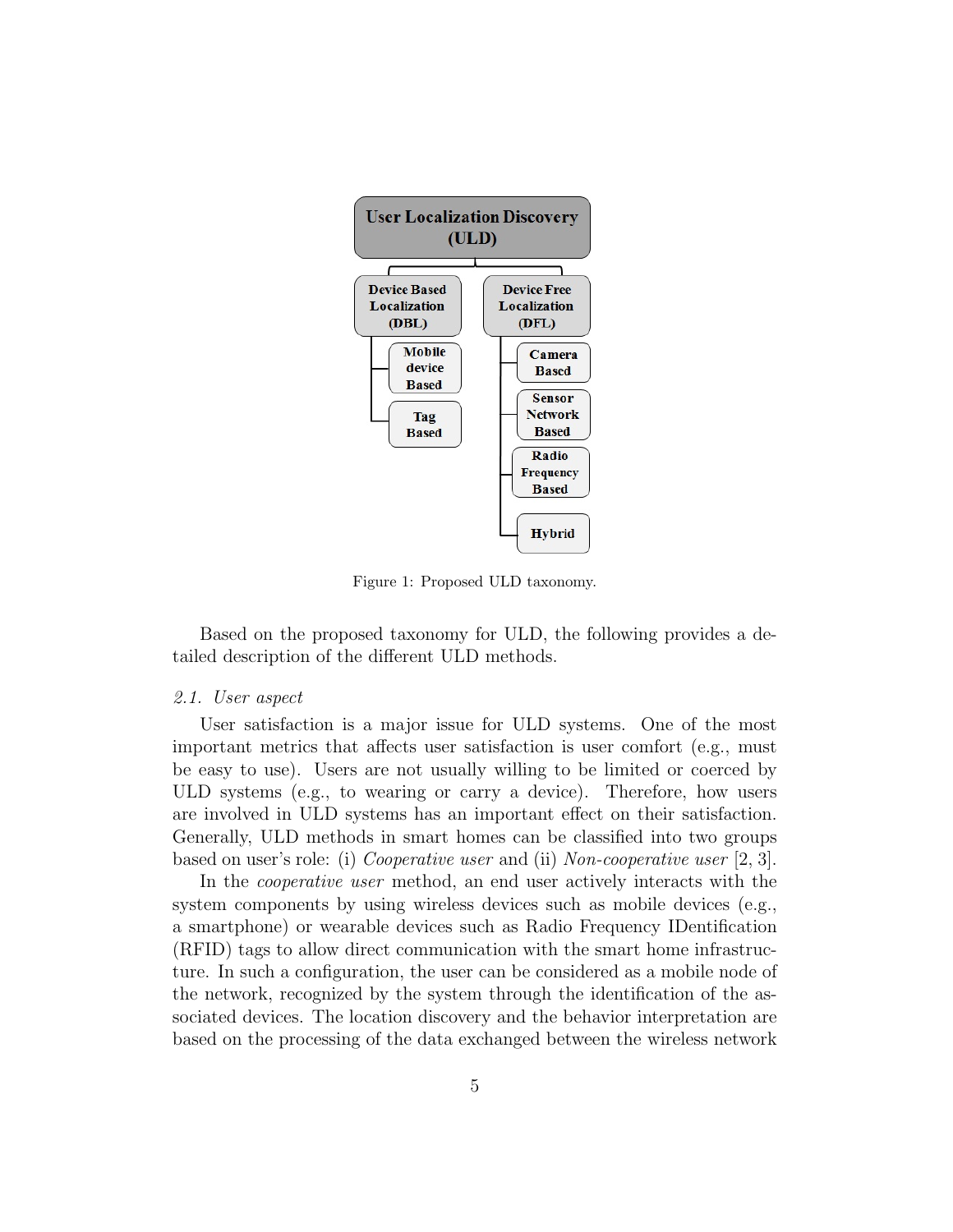devices. Since the users of the *cooperative user* group usually have to carry a mobile handheld or wearable device to communicate with the smart home infrastructure, from a technical-technological viewpoint we call this Device Based Localization (DBL).

In contrast, in the *non-cooperative user* method users do not utilize devices and no direct communication with the system is established. The user is part of the environment instead of being part of the wireless network infrastructure. Therefore, behavior monitoring depends on the ability of the system to sense environmental changes and, in particular, the perturbation caused by the user's presence and movements. The non-cooperative user approach encompasses the practice of locating humans or objects where no tag or device is attached to the entity being tracked [32]. As the users of the noncooperative user group do not need to carry any device to communicate with the smart home infrastructure, we call it Device Free Localization (DFL).

Both DBL and DFL have their benefits and drawbacks. DFL methods are usually more comfortable and fail-safe (in terms of forgetting their device) than DBL methods, as users do not need to carry any special tag or device. However, user privacy is a serious problem with DFL methods that use cameras. In addition, DBL methods can often detect more than one user in the same space, while DFL methods are usually designed for single-user smart homes.

#### 2.2. Technical-technological aspect

The technical-technological aspect is strategically vital in a ULD for efficient user localization and for overall performance. We conducted an extensive study to identify and extract the most important technical-technological characteristics of ULD systems. These include the technology used (physical phenomenon), detection level, application type, required equipment, the localization technique(s) and the algorithm. We believe that the physical phenomenon plays a central role in a ULD system and that the physical phenomenon type can directly or indirectly affect the other characteristics. For this reason, we consider the physical phenomenon in our taxonomy as the most important component and the base of the technical-technological aspect. However, for each type of physical phenomenon we will present other technical-technological characteristics individually.

Physical phenomenon (technology used)– An initial survey of the ULD field showed that a diverse collection of candidate user localization technologies exists across many different disciplines. This diversity makes it difficult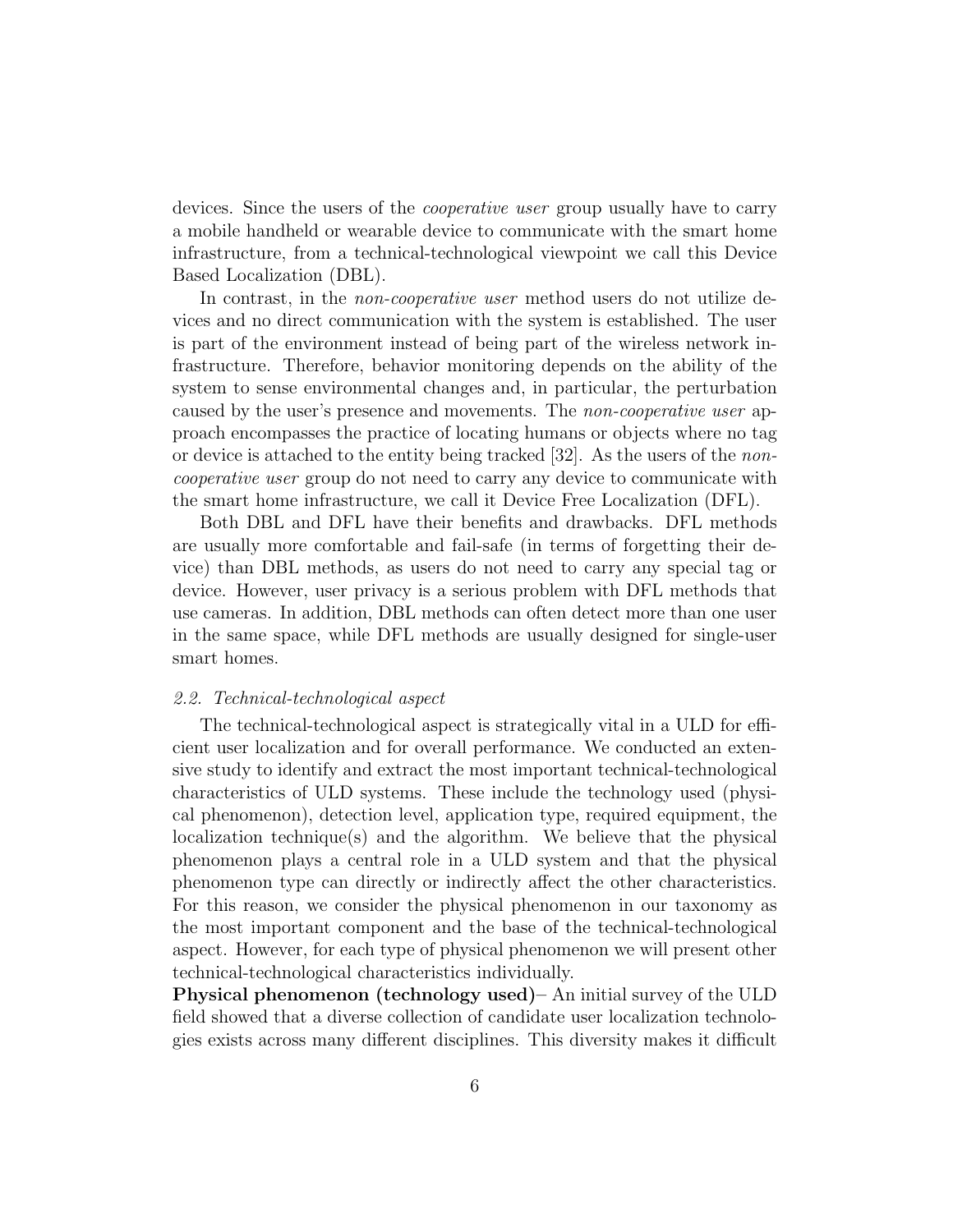to categorize the various technologies. Even if we can categorize the current technologies, it is completely possible that in the near future other different technologies may arise that are not compatible with the current classification. We classify the available technologies used in ULD systems based on an intensive study of the current methods and two simple but important questions, each tailored to a type of ULD.

For DBL, what types of technology (devices) can be supported on the user side? These devices can be categorized into two main groups: mobilebased and tag-based. Mobile-based refers to any small computing device, typically one small enough to be handheld (e.g., a smartphone) and that can be equipped with capabilities such as WiFi and Bluetooth to establish connections to the Internet and other devices to provide location-based services. Tag-based devices are usually wearable chips that can communicate with other parts of the ULD system through any current and near-future communication technology such as radio frequency (e.g., RFID tags).

For DFL, what types of technology can be used to detect users? Users can be detected in three main ways. By any type of camera (e.g., optical), any type of sensor network (e.g., using pressure sensors) and any type of radio frequency (e.g., ultra-wide band or UWB). However, sometimes a combination of these mechanisms is also possible (hybrid). Fig.1 shows our classification.

Detection Level– A ULD system can provide two types of information: symbolic (i.e., the presence/absence of a user in a room) or physical (i.e., the accurate detection of the users' position and location inside a room).

Application– In general, ULD methods can support three type of applications. Some methods only support ULD applications to find and return the users' current location (physical or symbolic). Other methods that support tracking applications can continuously track and even save a users' behavior (based on location). Usually these tracking applications (considering users' behavior history) can also be used to predict users' future locations. In addition, some methods have the ability of user identification.

Equipment– Equipment and technology have a close relationship. The required equipment for each ULD method is normally defined based on its technology. This equipment has a direct effect on the ULD cost and on user satisfaction.

Technique and Algorithm used– After selecting the appropriate technology and equipment, the technique of detecting users (e.g., fingerprinting) and the localization algorithm (e.g., K-shortest path) are the other important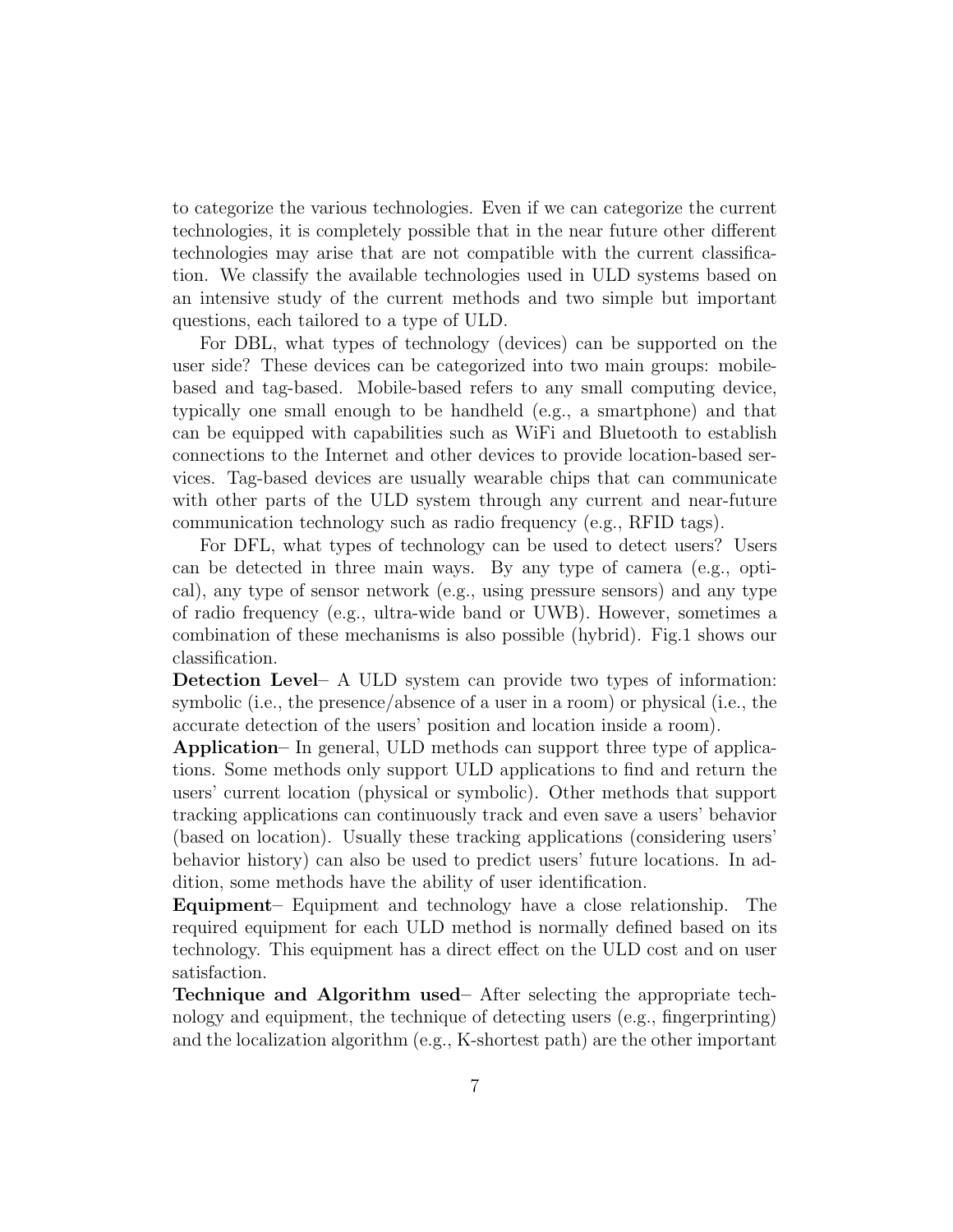players in a ULD system. Both the technique and the algorithm can directly affect the performance of a ULD system. For example, an appropriate technique can improve accuracy and an effective algorithm can guarantee a good service response time.

#### 3. Exiting ULDs: A survey

This section provides a state-of-the-art survey of the current ULD methods. As a large number of ULD methods are introduced in this section, to have a better organization and presentation, we simply categorize them based on their utilized techniques. However, accurate categorizing the ULD methods based on our proposed taxonomy is presented in Section 4.

#### 3.1. Fingerprinting

Wu et al. proposed a Wireless Indoor Logical Localization (WILL) approach in [33]. By exploiting user motions from mobile phones, they successfully remove the site survey process of traditional approaches, while achieving competitive localization accuracy. The rationale behind WILL is that human motions can be applied to connect previously independent radio signatures under certain semantics. WILL requires no prior knowledge of access point locations, and users are not required to label measured data with corresponding locations for explicit participation, even in the training phase. Such features introduce new prospective techniques for indoor ULD.

In [31], the authors discussed in detail how RF signal strength is affected by obstacles (i.e., materials such as glass, wood, and walls, as well as humans) that are generally found in indoor environments. They endeavored to determine if signal strength alone can be used to locate users in indoor environment like smart homes and buildings. They concluded that in indoor environments, the Received Signal Strength Indications (RSSI) alone cannot be used for precise location sensing in the presence of obstacles.

Tanzeena Haque [56] proposed a flexible infrastructure-based ULD without having any constraints on the number and the position of the infrastructure nodes. To this end, low-cost and low-power small sensor devices are utilized as pegs and tags. In brief, when a server receives a user location estimation request, it searches through the database of the stored fingerprints and selects a small set of best matching ones. Then the server orders them based on their discrepancy and chooses K neighbors in the signal space that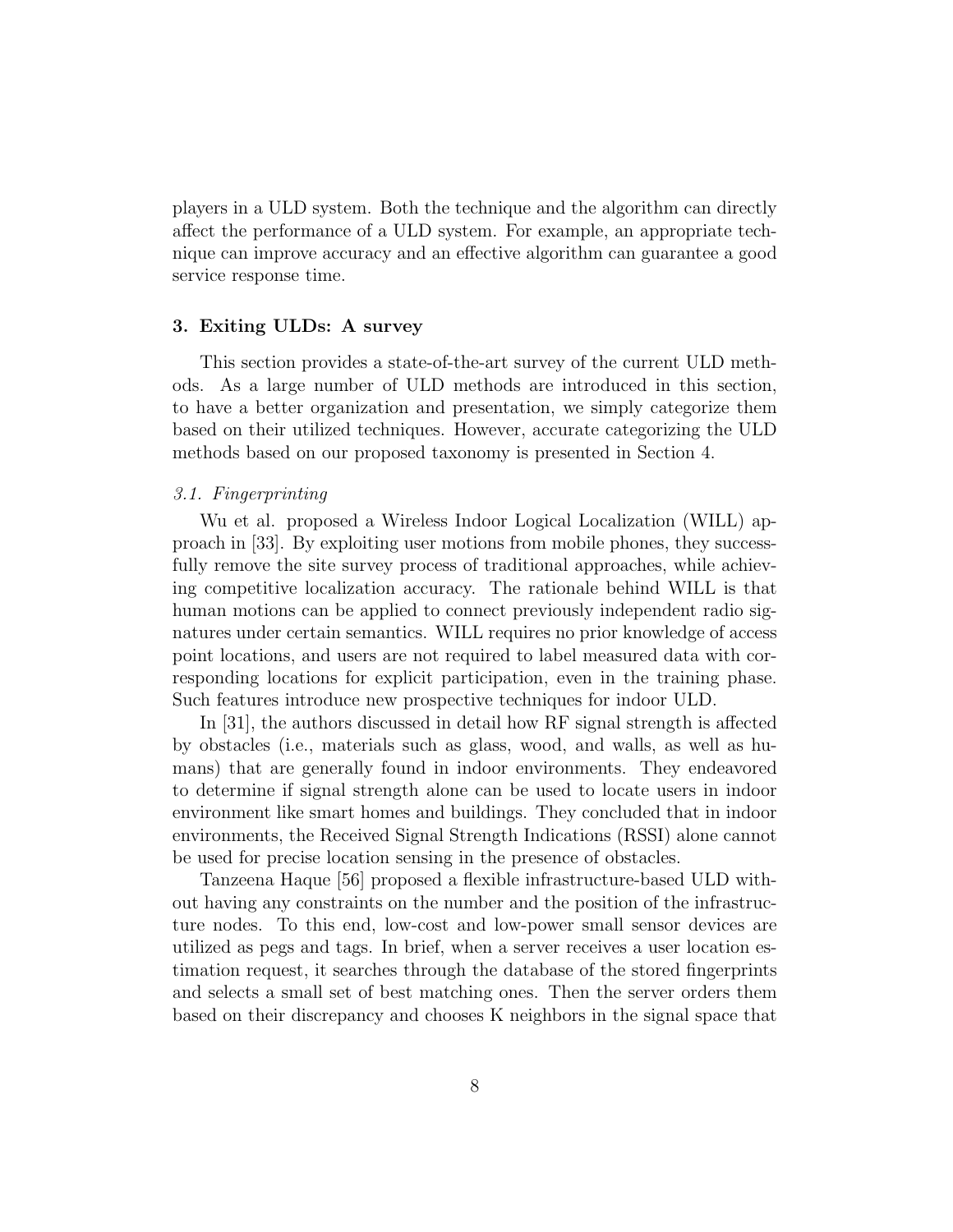are closest to the query. Finally, the coordinates of the K selected fingerprints are averaged to generate the estimated location.

### 3.2. Filtering

We also can see some ULD methods which use different filtering techniques.

Moreno et al. [55] proposed a low-cost and non-intrusive ULD system for energy efficient smart buildings. The proposed mechanism is based on radio frequency identification and infrared data. They also use two computational techniques: (i) a radial basis function (RBF) network to estimate the person location. For that, users should wear an RFID monitoring tag. (ii) a particle filter to estimate the next location of the person based on the previous locations estimated by the RBF. The particle filter, after the location estimation, is used as a tracking technique, which considers previous user location data to estimate future states according to the current system model.

Ballardini et al. [54] proposed a ULD system based on a probabilistic filtering technique (Bayes filter) to estimate and localize a single person within a home. They divide home in macro-zones and fixed passive motion sensors are installed to detect a person. Their proposed ULD method can localize a person with sub-room accuracy without forcing him to carry any mobile device. One important point which is considered in this paper is related to handling the sensors inherent noisiness. Their ULD method, using Bayes lter, is able to deal with sensors providing realistic data (i.e., noisy data). They showed that their proposed ULD system is robust against sensor noise and misplacement.

Yang et al. [57] presented a combined ULD method using Passive InfraRed (PIR) sensors and an accessibility map of the indoor environment. They proposed using the accessibility map to reduce the uncertainty of localization discovery, where the typical PIR-based ULD solutions suffer. The accessibility map represents user habits in home environment, which also includes geometric and furniture layout information. The accessibility map is first created based on the user's visiting habits as the prior knowledge and, to estimate the user location, the PIR sensor data is then utilized. They used particle filtering to improve the location accuracy. The proposed method needs a fine map based on long-term monitoring.

Another example that uses filtering technique can be found in [6], where the Condensation algorithm is used to locate residents' positions via multiple cameras and a sensory floor. This system performs indoor ULD by fusing the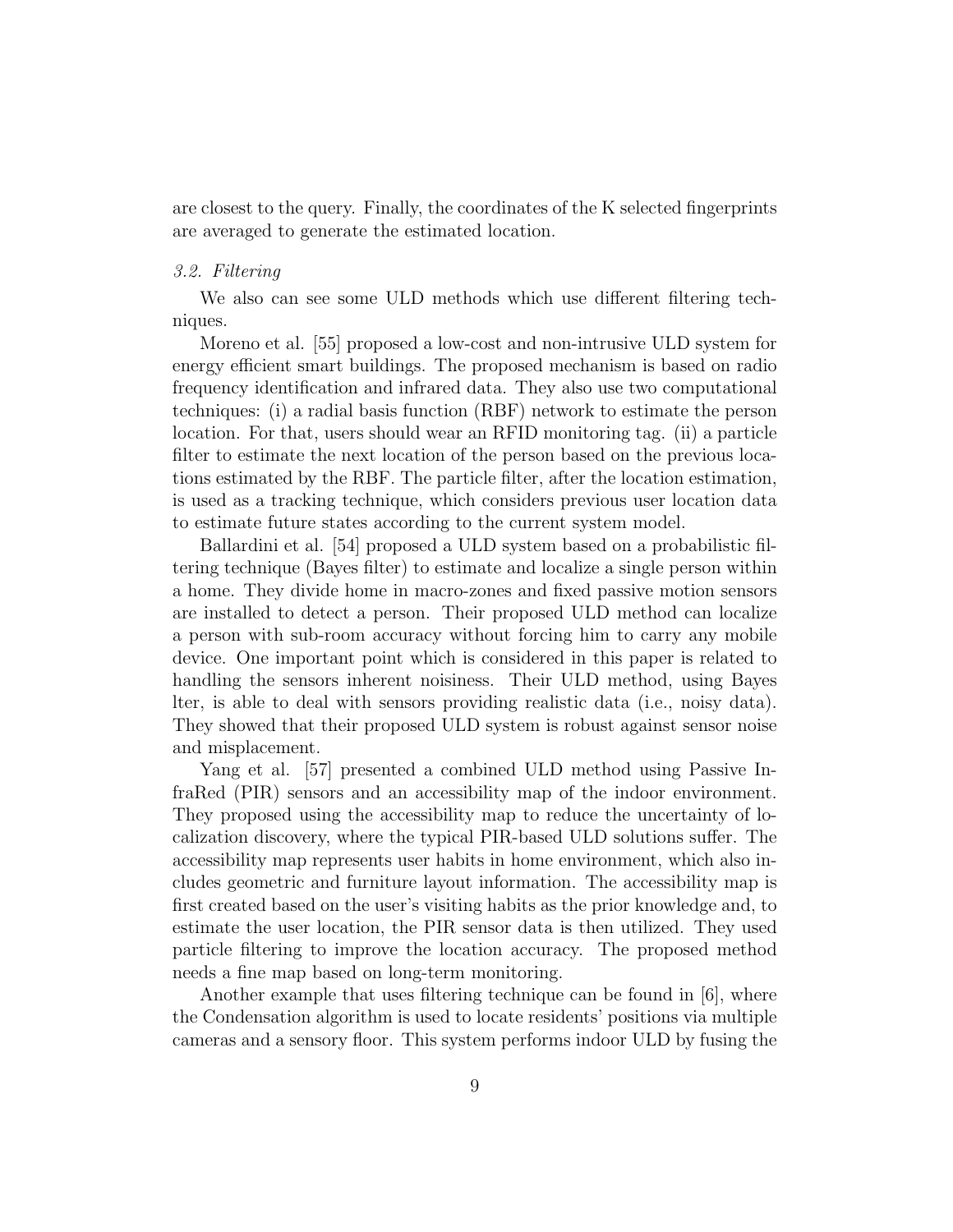data from the sensory floor and four video cameras, tracking the locations of multiple users through multiple sensors.

Sousa et al. [58] have demonstrated the use of a textile-based sensor system placed under the floor for ULD systems to localize and track users. In this work, they analyzed the way a foot can be located on the floor. They utilized Kalman filtering for multi-object tracking and proposed a probability based data fusion method for user identification.

Rahal et al. proposed a ULD solution employing Bayesian filtering and a set of anonymous sensors disseminated throughout a smart home [43]. Their goal was to build a robust and accurate ULD system using the available set of sensors already installed in smart homes. They found that the reliability of the ULD system depends on the ability to analyze the sensor data. According to their study, sensor fusion is an efficient method to reinforce the validity of location data. They demonstrated how using probabilistic methods such as Bayesian filtering is a worthwhile method for indoor ULD as well as for robotics.

#### 3.3. Other techniques

In addition to filtering and fingerprinting techniques that are used in a significant number of ULD methods, we can see some researchers use other techniques as well (details of using techniques are described in Section 4).

In [7], Salah et al. analyzed several methods of monitoring a room for the purpose of locating and identifying a set of individuals. They worked with different modalities using multiple sensors to observe a single environment and to supply multimodal data streams. These streams are processed with the assistance of a client-server middleware called SmartFlow and signal processing modules. Their system works in a completely automatic fashion; there is no manual segmentation or user intervention.

The work in [11] uses 3D cameras, microphones and PIR sensors to perform ULD in smart home environments. A controller interprets the information about the users' position as a command issued to a list of UPnP/DLNA rendering devices (e.g., PC, TV, or audio system).

Zetik et al. [9] mainly focused on passive UWB-based localization systems for home-entertainment applications such as smart audio systems, which can set the sound based on the user's location to provide an optimum listening experience. They also present an example of the passive localization of a person in motion (walking) according to the measured data, as a way to demonstrate the main challenges that arise in passive localization. They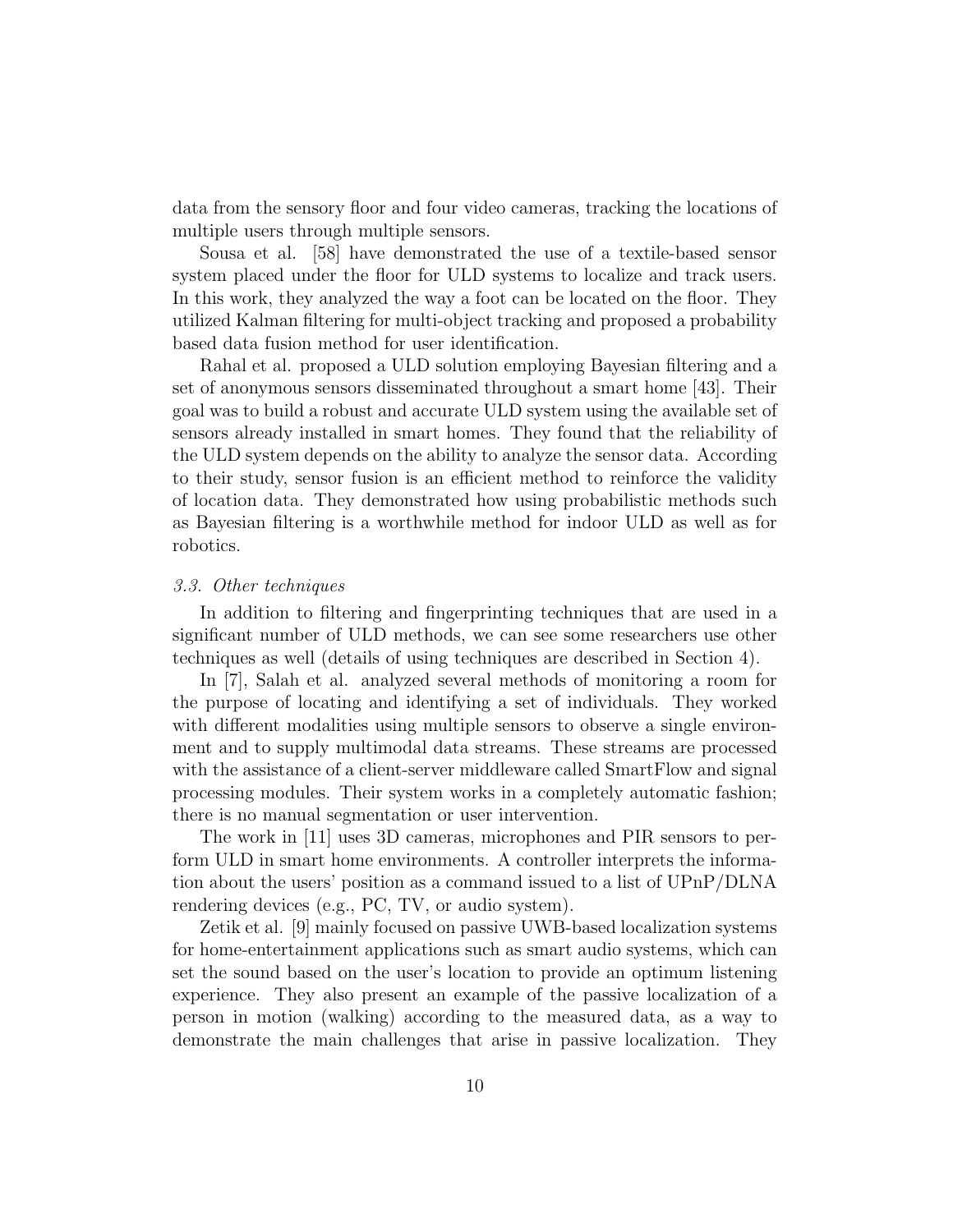show that without a proper background subtraction, data validation and tracking algorithm, the precision of the location estimation is usually very inaccurate.

Despite the satisfactory results obtained in some studies, Li et al. [34] explored the problems of wireless ULD, considering the interferences associated with the human body. They have proposed the use of video cameras to help estimate human body interference on mobile device signals. Their process combines human orientation detection and human/phone/access point relative position inference estimation to better measure how the human body blocks or rejects wireless signals. They have also developed a signal distortion compensation model to amend RSSI measurements and thereby give the relative position. Based on these technologies, they implemented a new ULD system, EV-Human (EV means to associate electronic (E) objects with visual (V) objects), and their experiments show that it can accurately and robustly localize humans, as it efficiently manages human body interference.

The use of tags, usually based on RFID technology, leads to benefits for ULD in smart home environments. Their low hardware costs, together with the comfort brought by the tags' small size and their easy transport, makes this technology appropriate for special groups of users such as the elderly, children, and disabled people. Using active and passive RFID technology, the work in [4] presents a low-cost ULD system with great scalability, oriented to track human location, mobile service robots, and everyday objects. It is based on a grid of artificial landmarks consisting of passive RFID tags, while wireless reader units can be mounted on top of a human foot. They also present a discussion about the trade-off between technical effort and costs, and level of data accuracy is required for the final application.

A new method to track the spatial location and movement of a human using wearable inertia sensors without additional external global positioning devices was introduced in [35]. This work combines two approaches to detect human motion and to localize individuals. The first method is a common skin detection methodology; the second is a classical gradient-based motion detector. The combination of these two methods produces a new proposal for ULD and motion detection. Starting from human lower limb kinematics, the method uses multiple wearable inertia sensors to determine the orientation of the body segments and the lower limb joint motions. At the same time, based on human kinematics and locomotion phase detection, it can determine the spatial position and the trajectory of a reference point on the body. An experimental study showed that the position error can be controlled within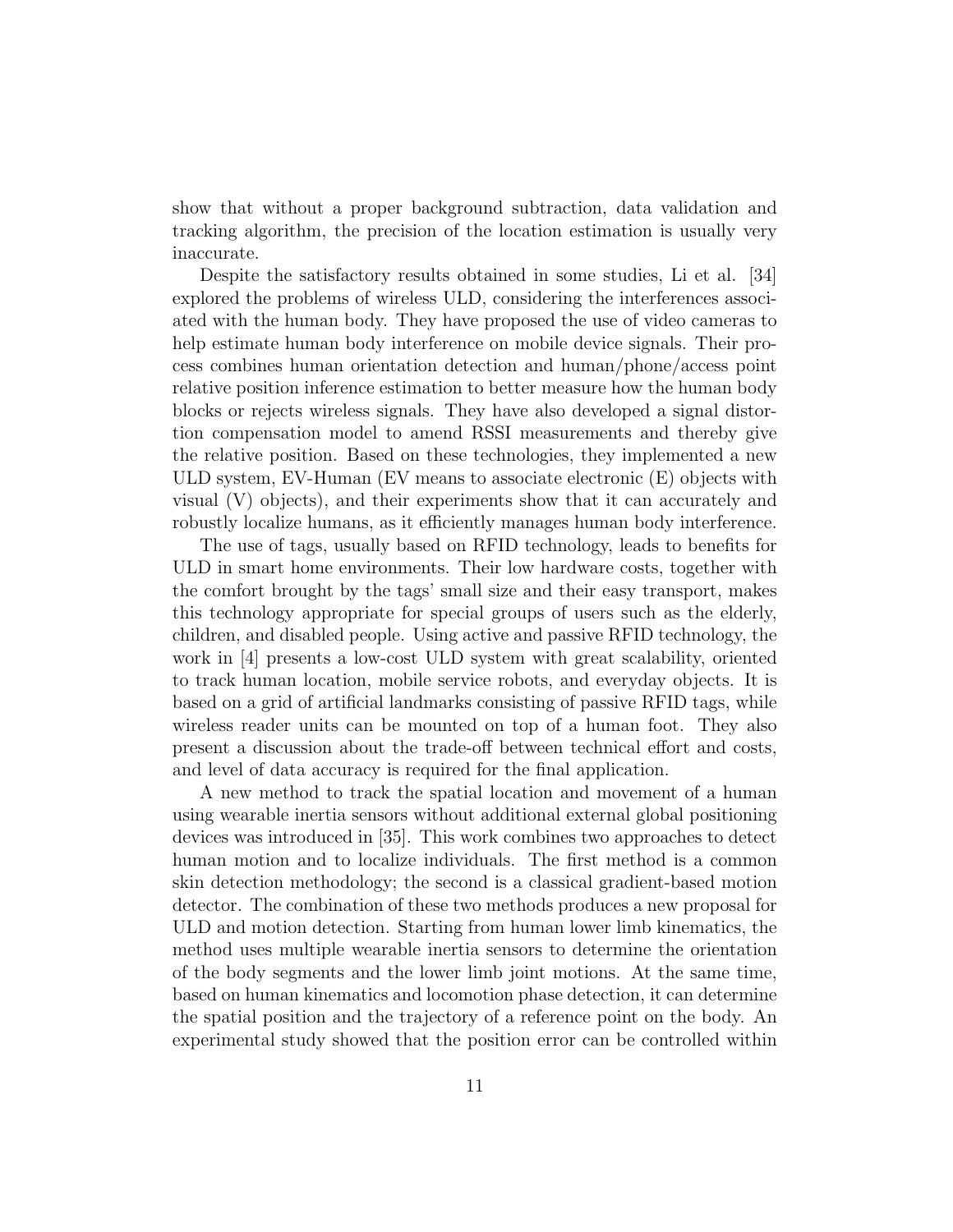1-2% of the total distance in both indoor and outdoor environments. Since the sensors can be worn by individuals at any time and in any place, this method has no restrictions in indoor and outdoor applications.

Machine learning techniques are used in [36] for location discovery and tracking. This study considers environments such as smart homes, assisted living facilities, and medical recovery units equipped with tiny wireless devices that interact with a device carried by the user/care receiver. Both the decision tree and instance-based learning methods performed similarly on the data sets. Machine learning is considered as an important technique that makes it possible for several other components to operate properly, and in this context it is even more important because the use of range-based ULD systems is prohibited by the barriers of multi-room environments.

An example of methods that use cameras for ULD can be found in [37], wherein a real-time human tracking system to detect human location and motion is presented. They proposed an algorithm that captures an effective area in which an individual can be detected and his/her position estimated utilizing four network cameras. Three kinds of images are used to detect human motion: IMAGE1: empty room images, IMAGE2: images of the furniture and home appliances in the home, and IMAGE3: the images of IMAGE2 and the individual. The system decides if specific furniture items or home appliances are associated with the human by analyzing these three images, and then estimates human motion using a Support Vector Machine (SVM). Human motion is recognized as having four types: lie down, sit, stand-up, and walk. The human motion recognition is decided from the pixel number by the array line of the moving object using SVM.

Omnidirectional vision can be considered as a generalization of camerabased ULD methods. In the work presented in [38], omnidirectional vision equipment composed of a camera and a hyperbolic lens can obtain full 360 degree scene information, and has been widely used in various realms such as video surveillance, micro-robot vision, and virtual reality. This study used the background subtraction technique to detect the foreground areas of the human body. First, the background model of the image is established through a statistic method, and then the different foreground areas of an individual are extracted by a background subtraction technique. The human position, size, the number of connecting areas, and other information can then be obtained from the foreground region of the human body, which is segmented by a connected component-labeling algorithm of its binary image. The labeling algorithm is described in [39].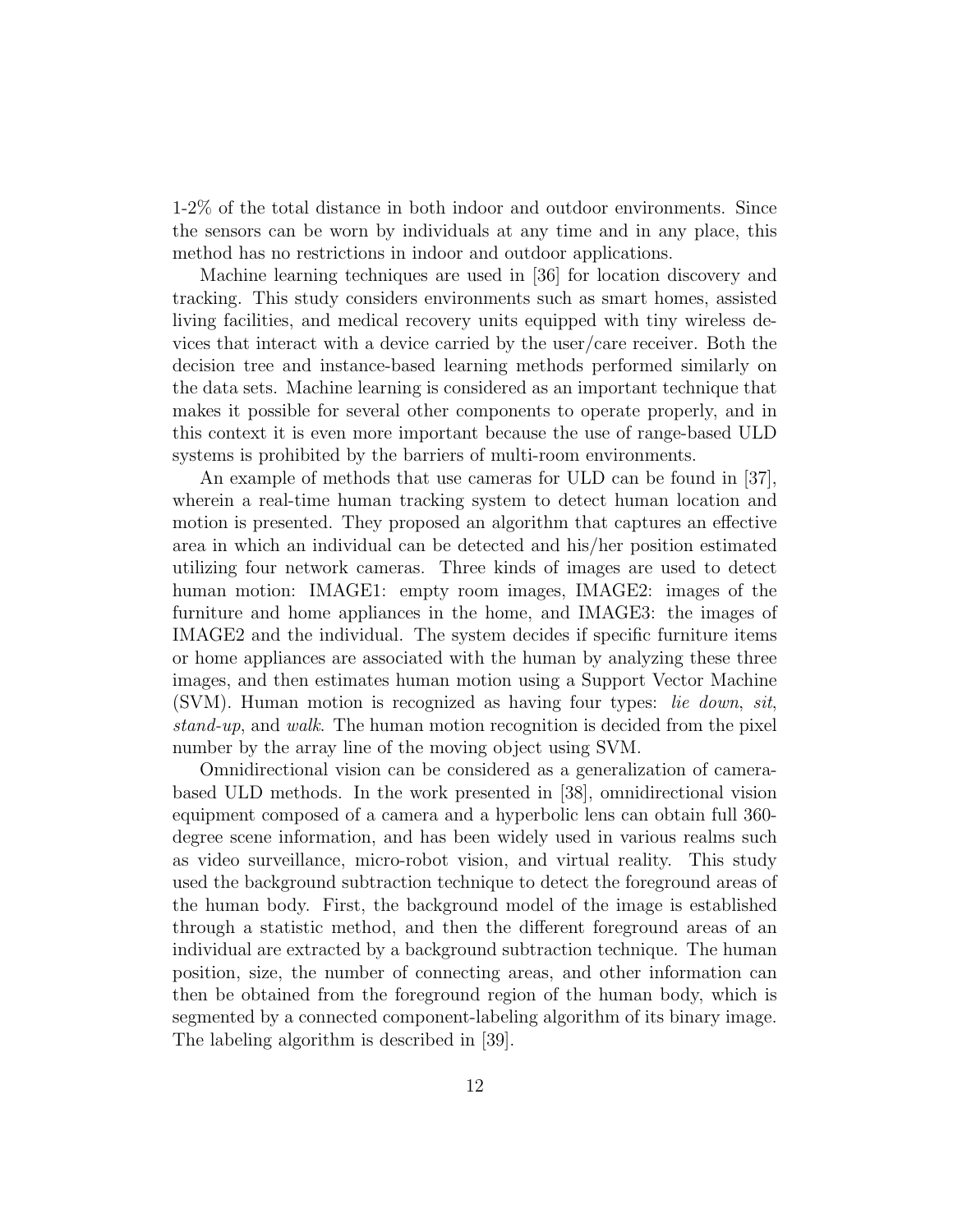An interesting option is to reuse the hardware that is already deployed in a smart home to perform ULD tasks. A method to localize and detect individuals from a Kinect<sup>1</sup>-captured sequence of images is presented in [40]. Their method takes a sequence of the gray-scale images and the corresponding depth images as input. The gray-scale image and the depth information are captured using two different sensors within the same device, a Kinect, and the processing is performed by the processor attached to the Kinect. This method localizes an individual by using their motion along the x, y direction and then considering all the pixels connected to those pixels over a 3D plane. It accomplishes this segmentation with an accuracy of 77%.

To avoid the disadvantages, in terms of users privacy protection, of traditional ULD and tracking methods, system configuration and maintenance, Shen et al. present a new method based on radial distance modulation to detect and locate moving objects from a top view angle [41]. This method has the advantage of directly extracting the information from the moving object's characteristics and spatial position. Their experiments demonstrate that although the output of Passive InfraRed (PIR) detectors only has two values, 0 and 1, they can locate a moving object with simple information after modulating and encoding the sensors' perception area.

In [42], Noury et al. presented a decision algorithm, encapsulated in the Health Integrated Smart home information System (HIS<sup>2</sup>), to locate patients in smart home environments based on the triggering of human detectors. This system was designed to allow the remote follow up of patients when they return home. ULD is achieved by using the door contacts and volumetric sensors installed in each room of the HIS<sup>2</sup>. Their concept achieves two detection levels: (i) major incidents (falls, long periods of inactivity) and (ii) any long term deviation of a patient's behavior (a slowdown of their displacements over months, or a drop in their rate). Noury et al. project that their  $HIS<sup>2</sup>$  will increase the security of elderly people remotely followed up at home, and above all it will expand tele-care solutions to more people who until now must receive their care at hospitals or rehabilitation centers. In [24], Obo et al. apply a spiking neural network to localize human positions by using sensor networks. They also propose a learning method for determining temporal relationships between sensors based on the output of the spiking neural network.

<sup>1</sup>http://www.xbox.com/en-US/kinect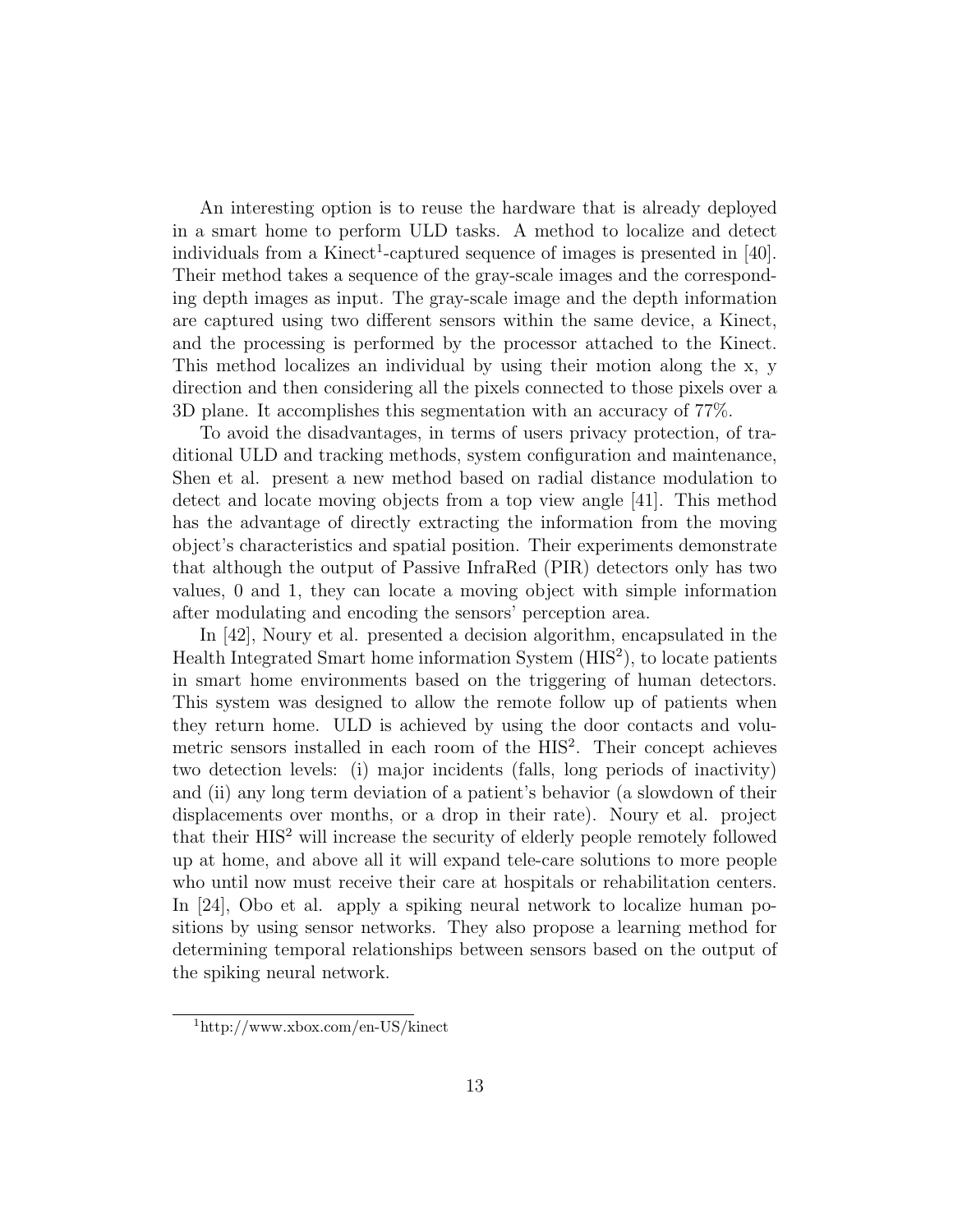A ULD method that does not utilize any wireless IC tags or target nodes is investigated in [44], which considers the case where the person is walking in a room. The ULD is achieved using a Multiple-Input Multiple-Output Ultra-Wide Band (MIMO-UWB) radar system that measures the propagation channels between the antennas and the human body. The waves reflected by the human body are extracted by using the differences between consecutive snapshots of the impulse response, eliminating the need for any premeasured room response characteristics. In addition, by using this MIMO radar system, many pairs of propagation channels between the antennas can be measured, leading to a reduction in the effects of clutter, a major cause of errors in radar systems. The Root Mean Square Error (RMSE) of the experimental location accuracy was found to be 20 cm or less. When considering the thickness of the human body, this measurement error should be acceptable for medical and healthcare applications.

Some ULD approaches combine several methods in order to increase the localization accuracy, including using different equipment under the same technological framework (i.e., diverse sensors), or a combination of different technologies, such as sensors, cameras, and electronic tags.

An example of using a combination of different sensors for ULD in home environments can be found in [21]. The proposed platform is based on a combination of commercially available movement sensors (infra-red) and sound sensors (microphones). This multimodal combination relies on an expert system which allows the efficient use of these sensors and a palliation of the possible failings of the single modalities. To improve the localization accuracy, they developed a scalable platform where they can add any other modality to help in making better decisions; for instance, additional modalities based on vision and on using accelerometers.

A combination of different technologies is presented in [50], where an indoor tracking model using the IEEE 802.15.4 compliant radio frequency is set up to work with a video monitoring system for target monitoring. The concept is that the erratic or unstable RSSI signals can be manipulated to deliver stable and precise position information in the indoor environment. They propose a ULD method based on statistical uncorrelated vectors, and develop a smoothing algorithm to minimize the noise in RSSI values. They also present a solution combining the wireless sensor network (WSN) with Ethernet technology to decrease the RSSI interference caused by buildings. The developed system can complete the functions of multi-target detection and tracking, as well as specific target inquiries, alarm systems, and moni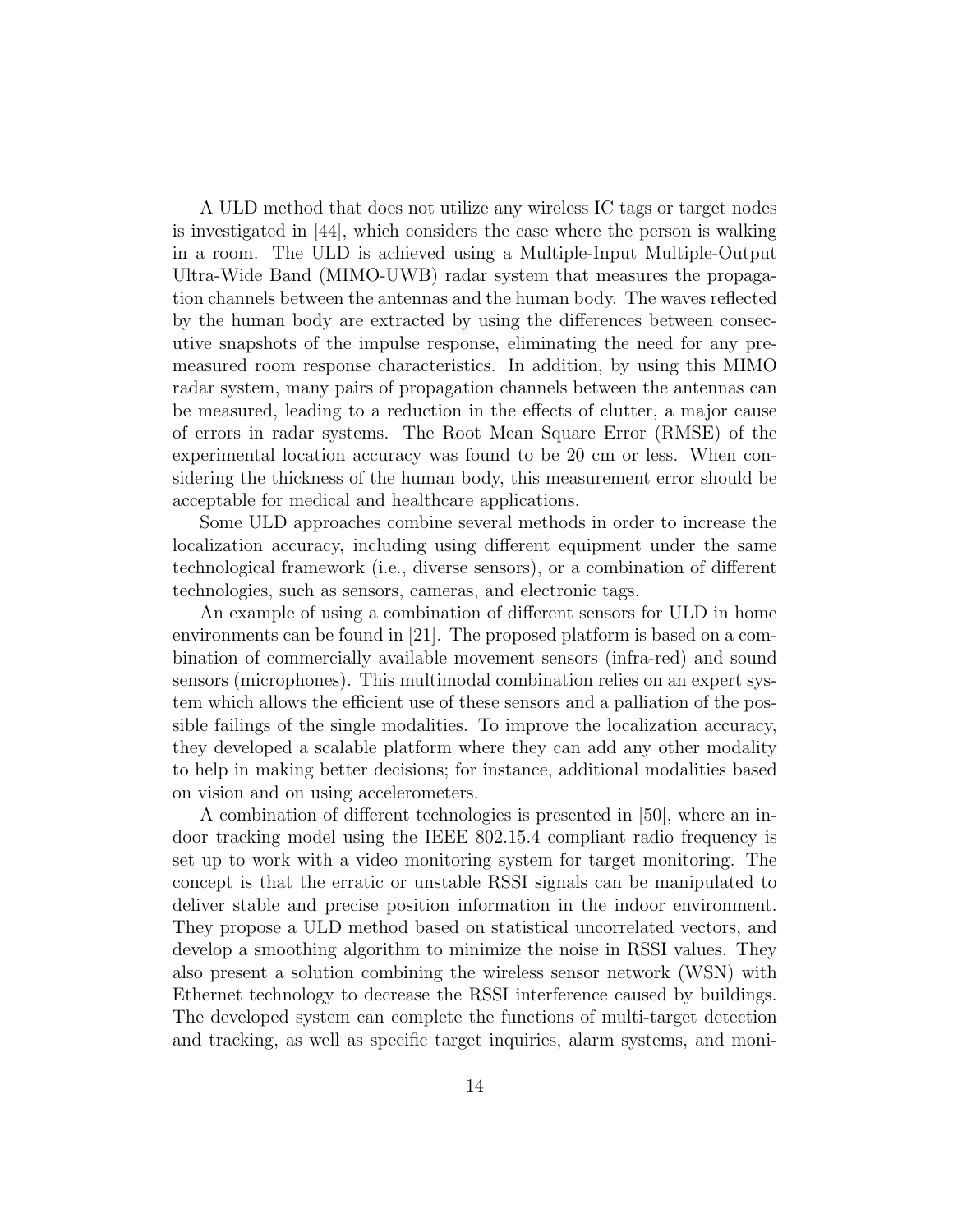toring.

The use of robots to help us in our daily lives is gaining popularity thanks to their increasing functionality. In order for a robot to serve humans, it must be able to autonomously detect and recognize users. Sound plays an important role in locating a speaker in a wide target range, and thus sound ULD systems with a microphone array have been developed in various forms. However, a robot usually has space restrictions when mounting a microphone array on its head; this increases the time delay of arrival (TDOA) error and decreases the resolution of sound ULD [45]. Vision, on the contrary, has directional limitation, i.e., vision can only detect users inside the visible range. To solve these problems, several attempts have been made to integrate sound and vision ULD [47, 48, 46, 51].

Kim et al. [52] propose a method for accurate ULD using a sequential fusion of sound and vision. Although sound ULD on its own works well in most cases, there are situations, such as noisy environments and small intermicrophone distance, which may produce erroneous or poor results. However, the vision system also presents some drawbacks linked to a limited visual field. To solve these issues, their proposed method combines sound ULD and vision in real time, wherein a robot first determines a rough location of the speaker via sound source ULD, and then uses vision to increase the location accuracy.

Guettari et al. [49] proposed a ULD method using thermopile sensors. The method considers two states of occupied and unoccupied for each room and detects person presence in a room using the two time series generated by a thermopile sensor (First time series corresponds to temperature measured and the second one representing the sensor's temperature). In other words, the authors goal is to distinguish between a signal generated in presence of a person in a room and a signal produced in his absence. In this case, they used median filter to avoid abnormal measures (signal cleaning) and have utilized k-means method to discriminate between signals generated in presence of the person and signals produced in his absence. After using k-means method to separate these two sets of observations, they used k-Nearest Neighbors (KNN) classifier model to distinguish between these two classes.

Ahvar et al. [12] recently proposed a sensor network-based and userfriendly ULD system that utilizes different types of inexpensive (mostly already installed) sensing nodes combined with a context broker that uses a fuzzy-based decision-maker. The proposed idea can provide a simple, but effective method that meets users' demands for privacy and comfort. A user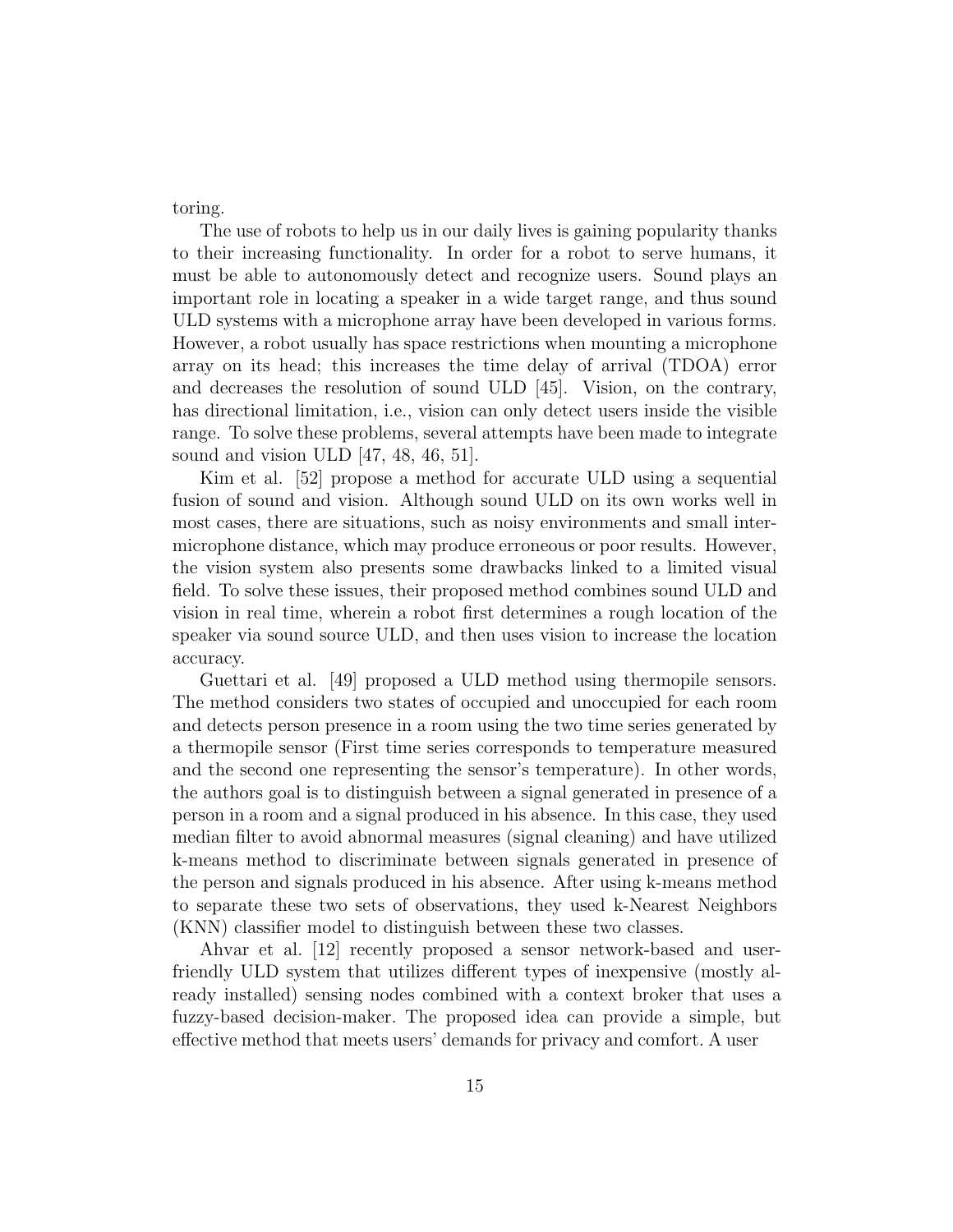does not need to carry a device, and system does not use sensors (e.g., cameras, microphones) that impose on users privacy. Sensors detect the presence of a user and send the context information to a fuzzy-based decision-maker. The decision-maker processes the context information based on fuzzy set theory and makes a decision about the user' s location. However, the method does not force users to carry a device, it can only be used for applications where a single user is present in the environment (e.g., a single elderly person who lives alone in his or her home).

#### 4. Performance evaluation

## 4.1. Mapping of the proposed taxonomy to existing ULDs

This sub-section provides the classification and mapping of our taxonomy to the current ULDs surveyed in Section 3.

The important technical-technological features of each ULD method, including the technology used, detection level, application, required equipment, techniques and algorithms are presented.

Because of the large number of ULD methods we categorize them into two tables. Table 1 summarizes DBL methods and Table 2 represents different DFL methods.

The source field in the tables refers to the reference number for each method.

| Source            |                  | Technology Detection Application<br>Level                     | Equipment(s)                                      | Technique(s)                                                                          | Algorithm(s)                                                                                                                             |
|-------------------|------------------|---------------------------------------------------------------|---------------------------------------------------|---------------------------------------------------------------------------------------|------------------------------------------------------------------------------------------------------------------------------------------|
| $\sqrt{34}$       | Mobile-<br>Based | Physical Localization<br>and<br>track-<br>ing                 | Video cameras, access<br>points, Mobile Phone     | Visual estimation,<br>signal-based tech-<br>nique                                     | Hungarain, K-Shortest<br>Path(KSP)<br>Viola-<br>Joues face detection                                                                     |
| $[35]$            | Tag-<br>Based    | Localization<br>Physical<br>and<br>track-<br>ing              | wearable tags, camera,<br>wireless receiver       | $3-D$<br>localization<br>kinematics<br>(body<br>locomotion<br>and<br>phase detection) | joint<br>motion calcula-<br>tion                                                                                                         |
| $[33]$            | Mobile-<br>Based | Symbolic Localization                                         | Mobile phone and Ac-<br>cess Point(s)             | Logical<br>local-<br>(WiFi<br>ization<br>Fingerprints<br>and<br>user movement)        | skeleton mapping and<br>branchknot<br>(Kuhn-<br>Munkras) mapping                                                                         |
| [50]              | Tag-<br>Based    | Physical Localization<br>track-<br>and<br>ing                 | Tag,<br>Tag<br>camera,<br>reader                  | tag broadcasting                                                                      | Localization algorithm<br>based<br>statistical<br>$_{\rm on}$<br>uncorrelated<br>vector,<br>smoothing and nearest<br>neighbor algorithms |
| $\lceil 4 \rceil$ | $Tag -$<br>Based | Physical Localization,<br>tracking<br>and identi-<br>fication | <b>RFID</b><br>Passive-active<br>tags and readers | Passive-active<br><b>RFID</b><br>UHF-HF<br>localization                               | position<br>calculation<br>based on RFIDs infor-<br>mation in range of each<br>reader and history of<br>calculated positions             |

Table 1: Technical-technological features-DBL methods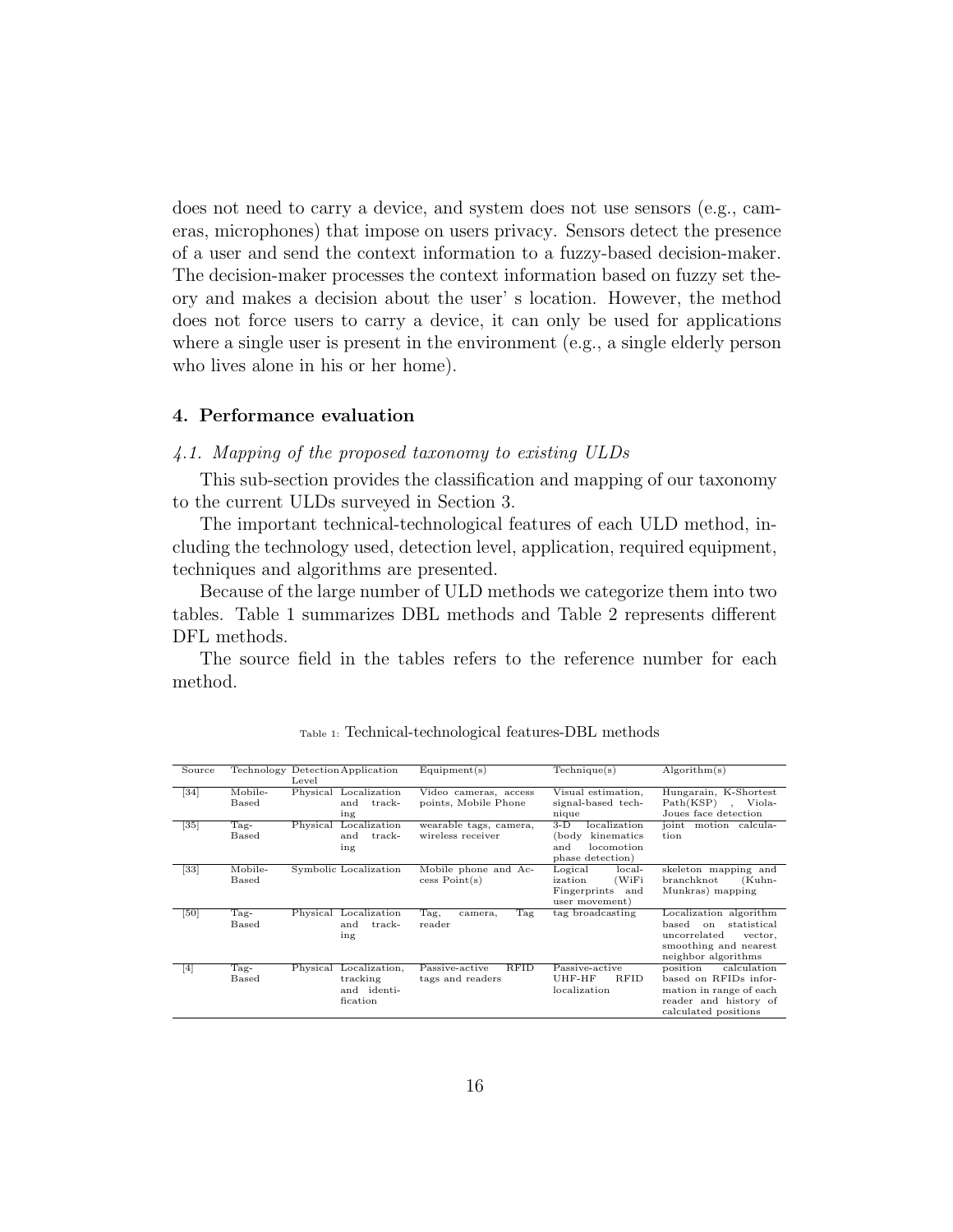| [58] | Tag-<br>Based   | Physical Localization,<br>tracking<br>and identi-<br>fication | $(a \text{ texture}$<br>SensFloor<br>based large-area sen-<br>sor system), pedome-<br>ter (a device able to<br>detect human footsteps<br>including accelerome-<br>ter and transceiver), a<br>central receiver | footstep detection                                            | Kalman filtering, data<br>fusion                                       |
|------|-----------------|---------------------------------------------------------------|---------------------------------------------------------------------------------------------------------------------------------------------------------------------------------------------------------------|---------------------------------------------------------------|------------------------------------------------------------------------|
| [55] | $Tag-$<br>Based | Physical Localization,<br>tracking<br>and identi-<br>fication | Reference RFID<br>tag,<br>monitored RFID tag,<br>RFID reader, IR trans-<br>mitter                                                                                                                             | Radial<br><b>Basis</b><br>Functions (RBF),<br>particle filter | position<br>estimation<br>RBF<br>based<br>and<br>on<br>particle filter |
| [56] | $Tag-$<br>Based | Physical Localization                                         | Sensors, tags                                                                                                                                                                                                 | Fingerprint                                                   | Estimation<br>Location<br>Mining Oversam-<br>bv<br>pled Neighborhoods  |

## Table 2: Technical-technological features-DFL methods

| Source             |                                    | Level    | Technology Detection Application                              | Equipment(s)                                                                                                 | Technique(s)                                                                                   | Algorithm(s)                                                                                                                                                 |
|--------------------|------------------------------------|----------|---------------------------------------------------------------|--------------------------------------------------------------------------------------------------------------|------------------------------------------------------------------------------------------------|--------------------------------------------------------------------------------------------------------------------------------------------------------------|
| $\sqrt{52}$        | Camera-<br>Based                   |          | Physical Localization                                         | humanoid<br>robot(camera,<br>mi-<br>crophone)                                                                | Sequential<br>$fu-$<br>of<br>sion<br>vision<br>and sound with<br>assistant of robots           | Voice Activity Detec-<br>tion (VAD)                                                                                                                          |
| $\lceil 21 \rceil$ | Hybrid                             |          | Physical Localization<br>track-<br>and<br>ing                 | Infrared sensors<br>and<br>microphones                                                                       | acoustic<br>person<br>move-<br>tracking,<br>ment detection                                     | Making a combined de-<br>cision targeting                                                                                                                    |
| $\lceil 9 \rceil$  | $RF-$<br>Based                     |          | Physical Localization<br>track-<br>and<br>ing                 | UWB Rx-Tx antennas                                                                                           | Reflection<br>of<br>Electro-Magnetic<br>waves                                                  | Background substrac-<br>tion                                                                                                                                 |
| $\sqrt{38}$        | Camera-<br>Based                   |          | Physical Localization<br>track-<br>and<br>ing                 | Cameras                                                                                                      | Omnidirectional<br>back-<br>vision,<br>ground<br>subtrac-<br>tion                              | Algorithm of connected<br>area labeling in binary<br>image                                                                                                   |
| $[37]$             | Camera-<br><b>Based</b>            |          | Physical Localization<br>and<br>track-<br>ing                 | Cameras                                                                                                      | Analyzing<br>three<br>$\alpha$ f<br>kinds<br>im-<br>ages (the image<br>difference pixel)       | Support<br>Vector<br>Ma-<br>chine(SVM)                                                                                                                       |
| $[11]$             | Hybrid                             |          | Physical Localization,<br>tracking<br>and identi-<br>fication | $_{\rm 3D}$<br>mi-<br>cameras,<br>crophones<br>and<br>PIR.<br>sensors                                        | Motion and voice<br>detection                                                                  | Generalized<br>Cross<br>Correlation<br>(GCC)<br>with PHase Transform<br>(GCC-PHAT) & GCC                                                                     |
| [40]               | Camera-<br>Based                   |          | Physical Localization,<br>tracking                            | Kinect cameras                                                                                               | 2D motion estima-<br>tion                                                                      | a simplified version of<br>Adaboost algorithm                                                                                                                |
| [6]                | Hybrid                             |          | Physical Localization<br>and<br>track-<br>ing                 | Cameras, sensory floor<br>(pressure sensors)                                                                 | Motion detection<br>(video and floor),<br>Bayesian filtering                                   | Condensation, roulette<br>wheel selection                                                                                                                    |
| $[7]$              | Hybrid                             | Physical | Localization,<br>tracking<br>and identi-<br>fication          | Cameras and<br>micro-<br>phone array                                                                         | Motion<br>and<br>speech detection,<br>face recognition                                         | probabilistic<br>occu-<br>pancy map<br>(POM),<br>OpenCV(Viola-Jones<br>algorithm),<br>Global<br>Coherence Field, Hid-<br>Models<br>den Markov<br>(HMMs), SVM |
| [41]               | Sensor<br>Network-<br><b>Based</b> |          | Physical Localization<br>and<br>track-<br>ing                 | Wireless PIR sensors                                                                                         | Motion detection                                                                               | Distributed<br>localiza-<br>tion                                                                                                                             |
| [42]               | Sensor<br>Network-<br>Based        |          | Symbolic Localization<br>track-<br>and<br>ing                 | Magnetic<br>contact<br>switches, IR sensors                                                                  | Motion and con-<br>tact detection                                                              | Boolean equations                                                                                                                                            |
| $[24]$             | Sensor<br>Network-<br><b>Based</b> |          | Physical Localization<br>and<br>track-<br>ing                 | Database management<br>server, sensor network<br>(accelerometer,<br>illu-<br>minance, laser range<br>finder) | $2 -$<br>Measuring<br>dimensional<br>distance by using<br>lasers.<br>spiking<br>neural network | Learning-based<br>algo-<br>rithm                                                                                                                             |
| $[44]$             | $RF-$<br><b>Based</b>              |          | Physical Localization                                         | Multiple<br>antennas<br>(MIMO-UWB system)                                                                    | measuring<br>the<br>propagation chan-<br>nels between the<br>antennas and the<br>human body    | distance<br>estimator<br>difference<br>(time<br>be-<br>sending<br>the<br>tween<br>pulse and reception of<br>the echo)                                        |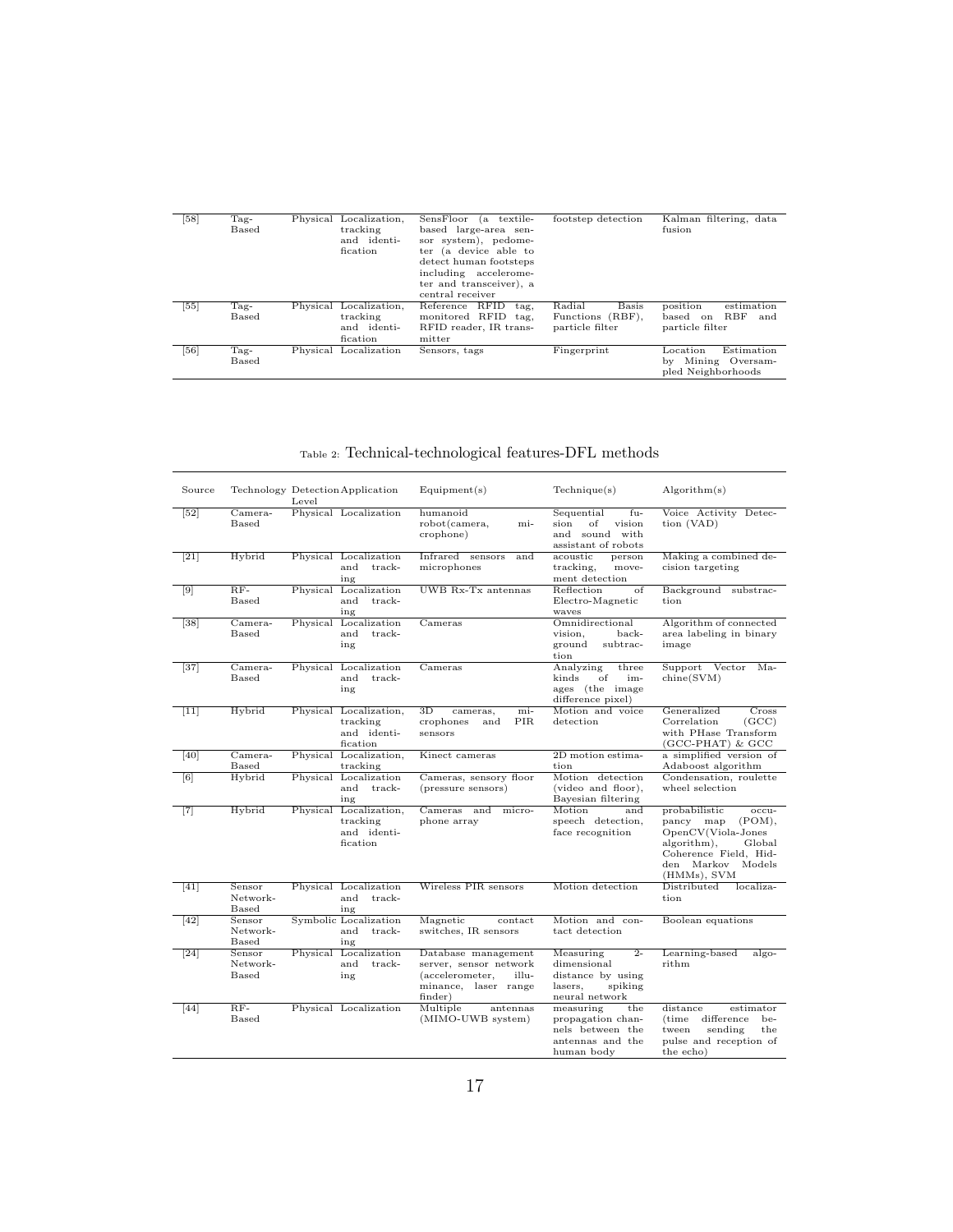| $\lceil 31 \rceil$ | $RF-$    | Physical Localization | Crossbow's<br>Zig-       | considering<br>the   | Fingerprinting and sig-     |
|--------------------|----------|-----------------------|--------------------------|----------------------|-----------------------------|
|                    | Based    | and<br>track-         | (Micaz<br>beemotes       | signal<br>received   | nal processing              |
|                    |          | ing                   | and IRIS)                | strength values      |                             |
| $\sqrt{43}$        | Sensor   | Physical Localization | IR sensors, Tactile car- | Particle filters     | Bayesian filtering          |
|                    | Network- | and identi-           | light switches,<br>pets, |                      |                             |
|                    | Based    | fication              | door contacts, pressure  |                      |                             |
|                    |          |                       |                          |                      |                             |
|                    |          |                       | detectors                |                      |                             |
| [49]               | Sensor   | Symbolic Localization | Thermopile sensors       | variance<br>estima-  | K-<br>K-means<br>and        |
|                    | network- |                       |                          | tion (temperature)   | nearest neighbors           |
|                    | based    |                       |                          | difference, median   |                             |
|                    |          |                       |                          | filter.<br>frequency |                             |
|                    |          |                       |                          | analysis, Wavelets   |                             |
|                    |          |                       |                          | decomposition)       |                             |
|                    | Sensor   | Symbolic Localization | ZigBee<br>devices        | probabilistic lter-  | Bayes-based algorithm       |
| $\sqrt{54}$        |          |                       |                          |                      |                             |
|                    | network- | and<br>track-         | equipped<br>with PIRs,   | ing, motion detec-   |                             |
|                    | based    | ing                   | Routers                  | tion                 |                             |
| $[57]$             | Sensor   | Physical Localization | PIR sensors              | Map-based local-     | Data fusion by particle     |
|                    | network- |                       |                          | ization, Bayesian    | filters                     |
|                    | based    |                       |                          | and particle filter- |                             |
|                    |          |                       |                          | ing                  |                             |
|                    |          |                       |                          |                      |                             |
| $[12]$             | Sensor   | Symbolic Localization | Various sensors          | Using various sen-   | set-based<br>algo-<br>Fuzzy |
|                    | network- |                       |                          | sors with different  | rithm                       |
|                    | based    |                       |                          | detection methods    |                             |

As Tables 1 and 2 show, the proposed taxonomy could cover all mentioned methods in Section 3.

#### 4.2. Important metrics

Based on the information extracted and gathered from the mapping subsection, we proceed to analyze the ULD methods. We consider ten important metrics for evaluation: accuracy, privacy, cost, user comfort, user health, support of multiple-users, latency, security, fault tolerance and interaction with other smart home systems. The metrics were selected based on both user and technical viewpoints.

#### 4.2.1. Accuracy

Localization accuracy is always a basic consideration for smart home applications. Depending on the type of application, the level of localization accuracy may vary. For example, for a heating/cooling application, it would be sufficient to know if the users are present, and in which room they are located. On the contrary, for elderly care and monitoring applications it is desirable to know the precise location (and sometimes the situation in terms of activity and health) of users at all times, which requires much more accurate mechanisms and more complicated methods.

### 4.2.2. Privacy and trust

The preservation of user privacy is crucial for any ULD system. Location information is very sensitive, and the identity of users should only be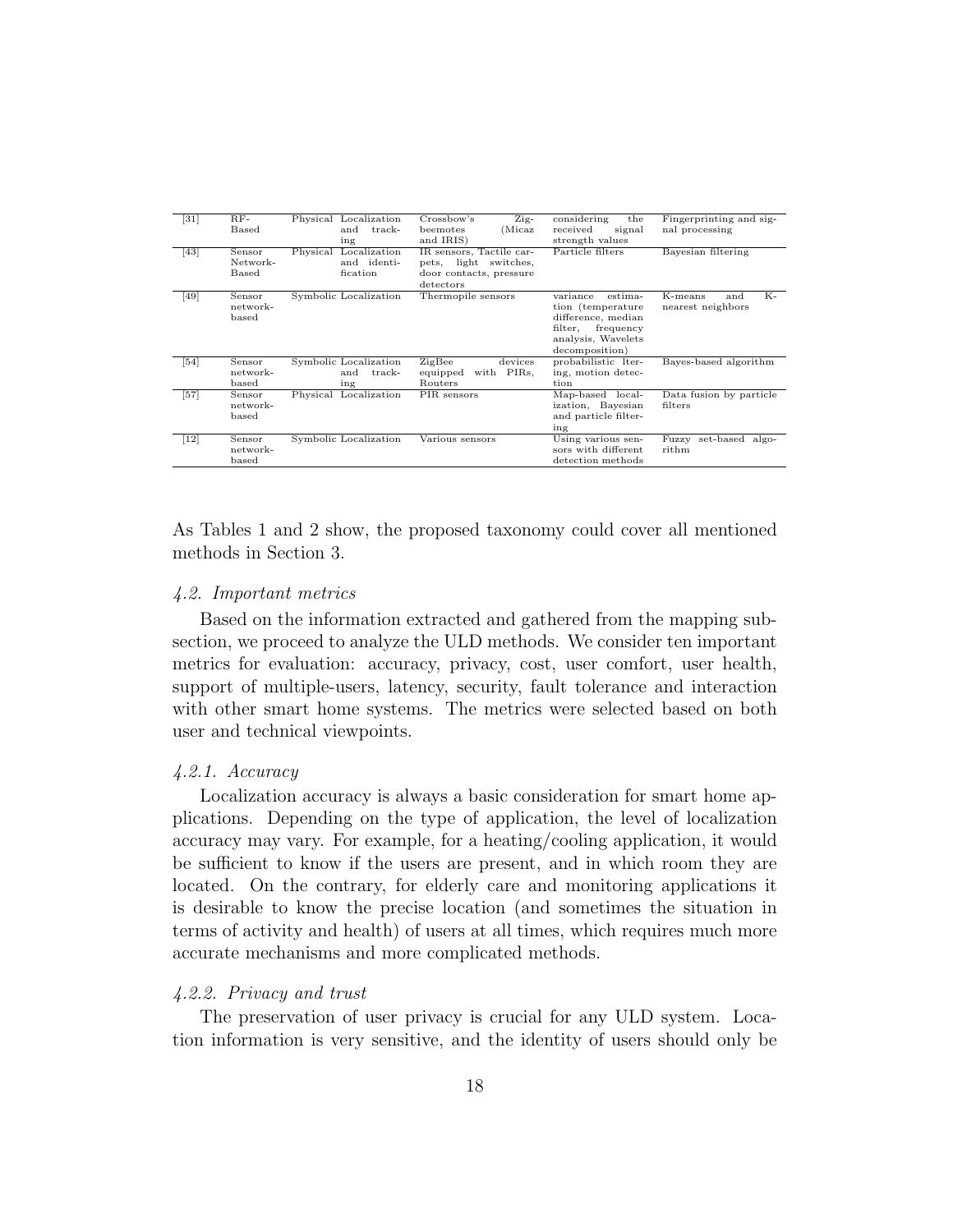accessed under special authorization and within the purposes described in the application agreement that should have been previously accepted by the users.

Efficient privacy preservation techniques should be implemented and offered to users in order to keep sensitive data out of the reach of fraudulent stakeholders, thereby offering users a trustworthy environment. The use of open policies and the possibility of totally customizing the privacy options will be a plus in the path to ULD system adoption.

#### 4.2.3. Cost

Another important metric for users is cost of ULD system. Many users do not have the means and/or are not willing to invest a large amount in a ULD system.

### 4.2.4. User comfort (ease of use) and simplicity

With the aim of generalizing the use of ULD systems, one of the most important aspects that will definitely encourage their adoption is simplicity, ease of use and level of comfort.

#### 4.2.5. User health

User health is one of the most crucial aspects when deciding to acquire and use any technological system. Thus, the technology that ULD systems use (e.g., radio waves) should not have any negative effect on the human body, including accounting for the continuous exposure, as these systems will work 24/7.

## 4.2.6. Multiple Users

In most cases, multiple users will simultaneously utilize the ULD system.

## 4.2.7. Latency

Aligned with the accuracy issue, latency or speed is another major challenge that can be very critical for some applications. For example, for home entertainment applications, the use of low-latency (real-time) ULD systems will be required, while for other applications such as heating/cooling management, a few seconds of delay will not be decisive. Again, depending on the application, it will be necessary to use different types of hardware as well as different ULD systems to offer the performance level required to ensure the correct operation of the application and produce the desired user satisfaction.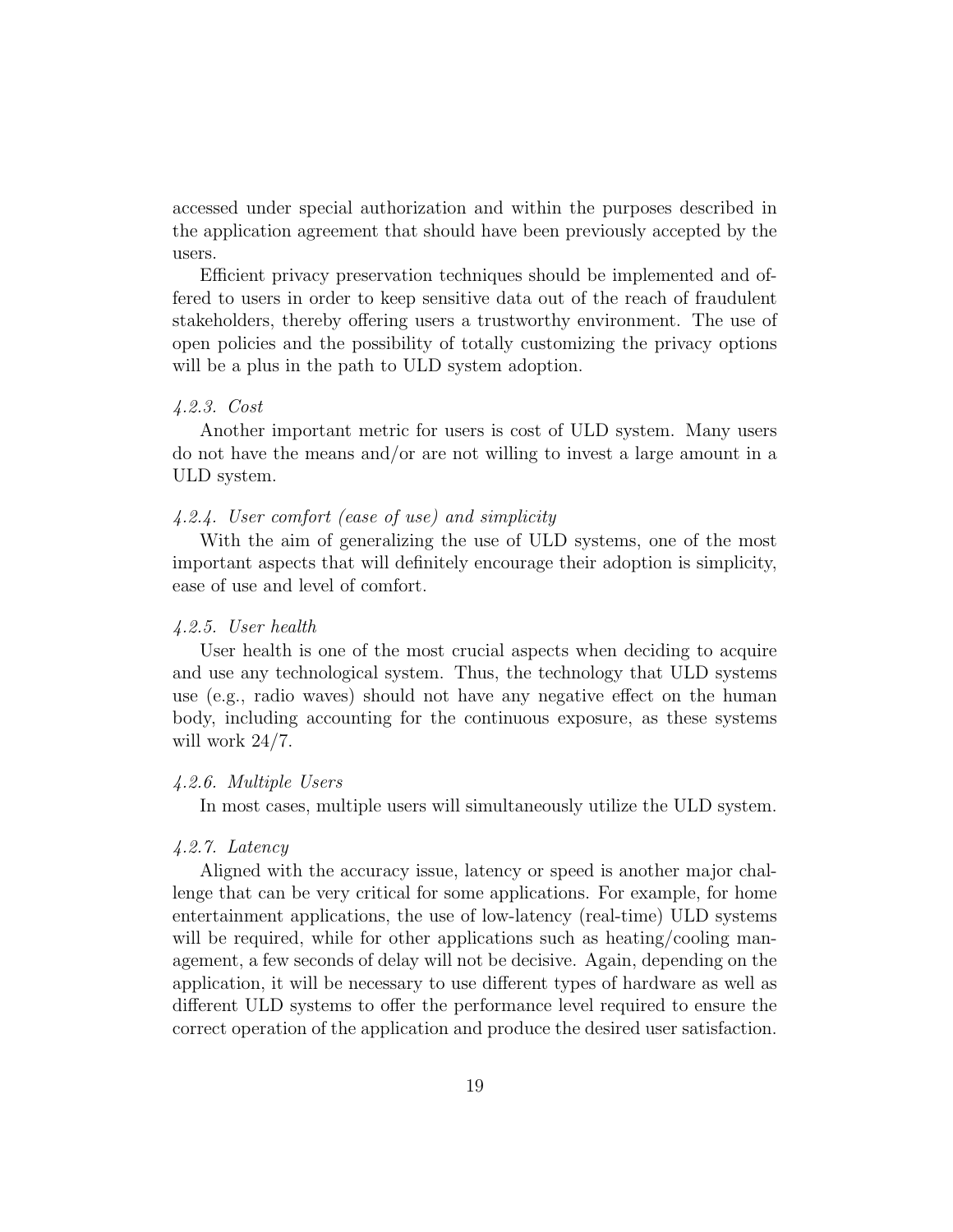#### 4.2.8. Security

The development of a secure, private and trustworthy ULD system is a challenging task that is also decisive for the adoption of these systems by the public. Security requirements are somewhat aligned with privacy and trust issues. Apart from privacy and trust preservation, the use of secure ULD approaches will avoid undesirable situations such as theft. Encrypted communications are one of the techniques to provide secure ULD.

#### 4.2.9. Fault tolerance, reliability and robustness

Some problems such as reflection, data loss and data duplicity may occur during the operation of ULD systems; therefore they should be able to deal with these situations while continuing to operate properly, even in the event of the failure of some of their components. Alarm situations or the detection of anomalous readings should be recorded for further analysis and sent to the users or managers to ensure the continuous correct operation of the system.

## 4.2.10. Interaction with other systems (adaptability)

Since ULD systems are meant to be integrated with other technologies in a smart home, and eventually with the Internet of Things, the interaction with other deployed components should be transparent to users. For those incompatible devices, hardware, or software that may make use of the ULD data, interfaces and/or translation mechanisms should be developed to ensure the correct operation of all the systems deployed in a smart home.

#### 4.3. Analysis

This sub-section evaluates the ULD methods based on the ten described metrics. The advantages and weaknesses of the ULD methods are summarized in two tables. Table 3 summarizes DBL methods and Table 4 represents advantages and weaknesses of the different DFL methods. The tables include three different fields:

- *Source:* Contains the reference number of each method.
- $Advantage(s)$ : Describes the strong points of each method.
- *Weakness(es)*: Highlights the main drawbacks of each method.

In addition, as we have already discussed, cost is an important concern for both ULD consumers and producers. However, a few researchers consider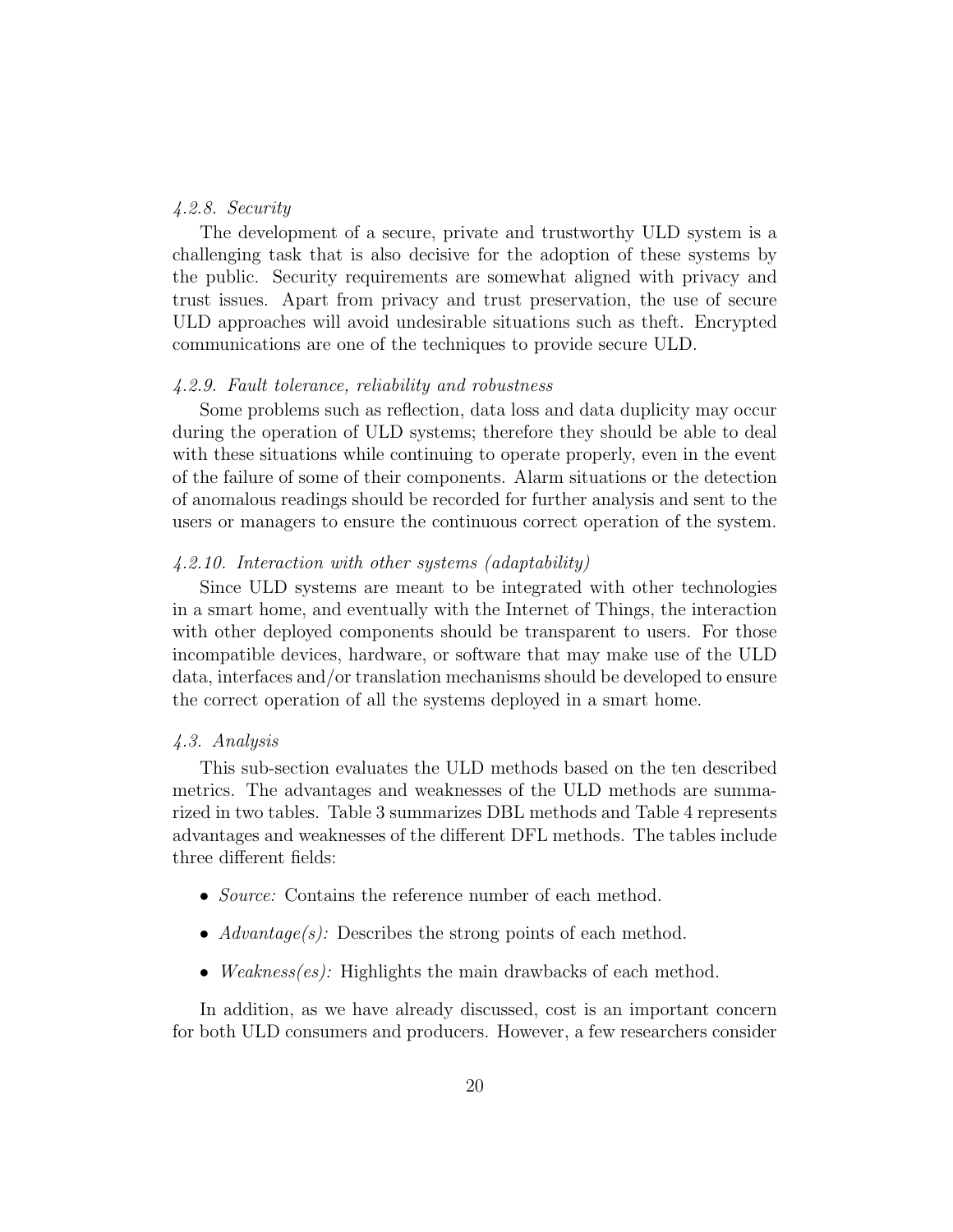cost in their work. We therefore conducted an individual study to estimate the cost of different ULD methods.

We considered a smart home (around 60  $m^2$ ) with one kitchen/dining room  $(30 \, m^2)$  and one bedroom  $(20 \, m^2)$ . Based on this home architecture, we prepared a list of the required equipment for each ULD method according to information extracted from the references.

To estimate cost we had following challenges and limitations: (i) there were a variety of products and brands for one device (e.g., cameras) with quite different prices. (ii) as this work is a technical guideline for researchers of this domain (rather than a marketing guideline for consumers), we could not mention any special marketing brand. However, we needed to prepare a real or close to real cost list. (iii) many of the papers do not present a systematic and accurate model (e.g., the size of a smart home, the number of devices needed and their chrematistics, such as minimum resolution or the extent of the radio range).

To address these problems, we sometimes had to make some assumptions for their proposed models to prepare a list of the required equipment (e.g., to find number of needed sensors in a room). We, then, found the market price of each piece of equipment by searching on Amazon<sup>2</sup>, Ebay<sup>3</sup>, Alibaba<sup>4</sup> and Aliexpress<sup>5</sup> websites and, to get a close to reality price estimation, we tried to consider the prices of the most popular equipment items (rather than a randomly selection of prices).

After finding the prices of the most popular equipment items, we estimated cost of each ULD method. We then used a normalization of all estimated costs to see only relative differences among different ULD methods. In other words, we considered the maximum cost among all ULD methods as our reference cost. We then divided estimated cost of each ULD method to the reference cost (i.e., [ULD cost/reference cost]) to get a normalization value for each ULD method. By the normalization method, we could esti-mate how much different ULD methods are cost efficient. The methods with normalization value under 0.1 were considered as very high cost efficient, between 0.1 and 0.4 as high, between 0.4 and 0.7 as medium, between 0.7 and 0.9 as low and, finally, above 0.9 were considered as very low cost efficient

<sup>2</sup>www.amazon.com

<sup>3</sup>www.ebay.com

<sup>4</sup>www.alibaba.com

<sup>5</sup>www.aliexpress.com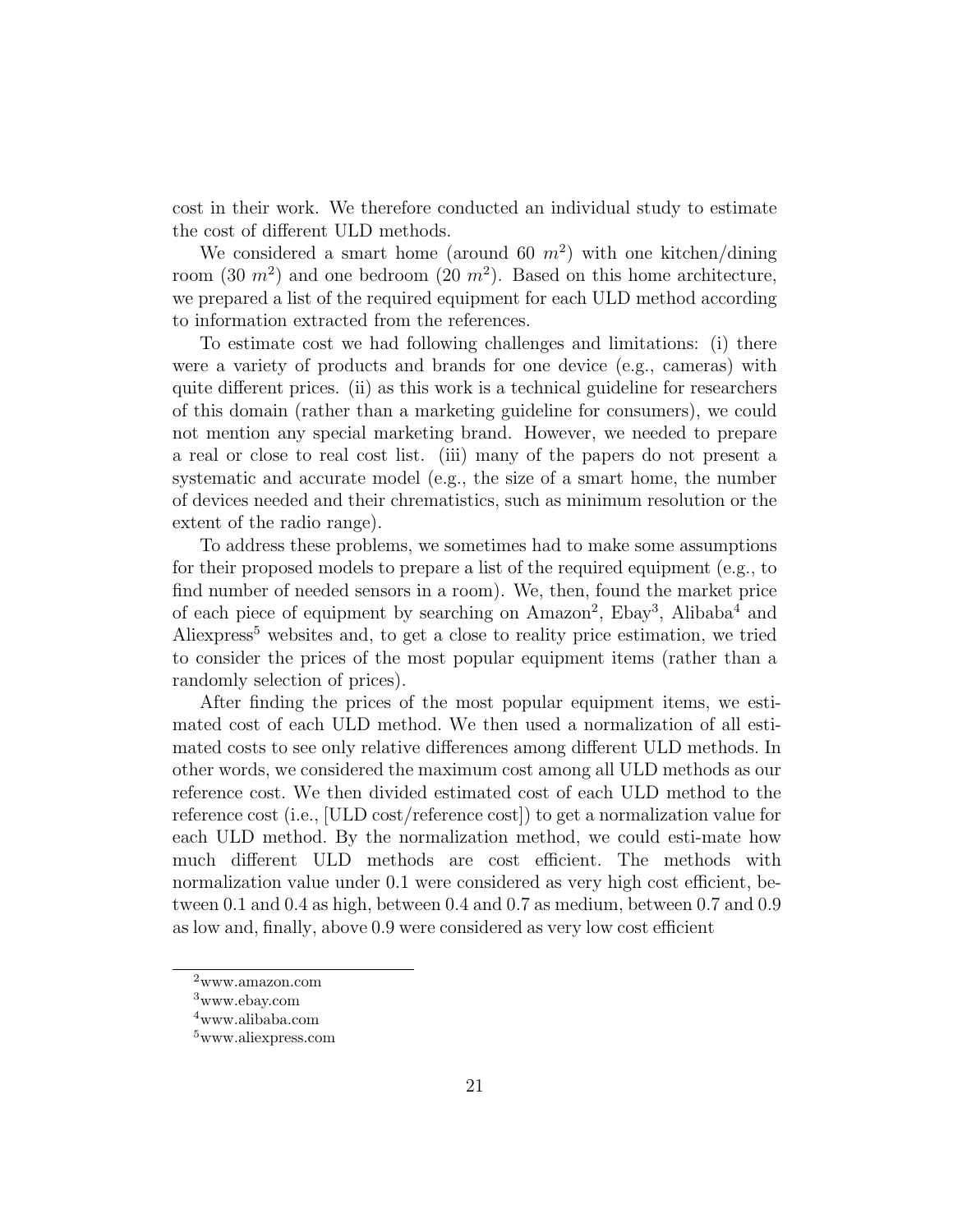methods.

Table 5 shows the results of our efforts to determine the costs of these different methods. Considering the above-mentioned difficulties and our solutions, Table 5 is a good basic reference for researchers of this domain to make a general comparison between ULD methods in terms of their equipment costs. However, we would like to stress this point that it only presents an estimation to give a general view of cost differences between various ULD methods and technologies to researchers and can be modified according to the brands used and the abilities of the equipment items (e.g., radio range). In Table 5, we have not considered software and maintaining prices as well as price of a central home controller (e.g., coordinator or home gateway).

In a first and general view, DBL methods would be considered to be more accurate than DFL methods. A quick evaluation would see that with DBL methods, a user (attached to a tag or phone) is a part of the ULD system and so detecting that user is easier and more accurate than with DFL methods where the user is not involved in the ULD system. However, Tables 1 and 2 indicate that there are some highly accurate DFL methods. After further analyzing the characteristics of the highly accurate DFL-based references in the tables, we found that they are all equipped with cameras (in addition to image processing techniques) or with other types of sensors in the floor or on the walls, with which their systems can easily detect any user movement, and do so with a high rate of accuracy. On the other hand, in DBL methods, which work based on mobile devices, wave interference, noise, jitter and even the human body can affect their accuracy. As a result, there is no general rule that DBL methods are more accurate than DFL ones and vice versa.

According to Tables 3 and 4, some ULD methods suffer from privacy issues. These include DFL methods that use cameras, as well as hybrid DFL methods that obtain information from cameras to detect users, situations where sensitive data would be handled by the system. These tables also make it possible to highlight some of the main differences between the DFL and DBL methods. In DBL methods, where users need to carry some type of device, electromagnetic waves could have an effect on users' health. Wearable tags often fail quickly due to the users' mobility. Electromagnetic wave interference is another problem for DBL methods, a problem that can lead to erroneous readings and localization failures. Meanwhile, DFL methods usually suffer from accuracy issues, since their methods cannot precisely detect a users' location and position (except for those methods that work in combination with other types of sensors, as explained above).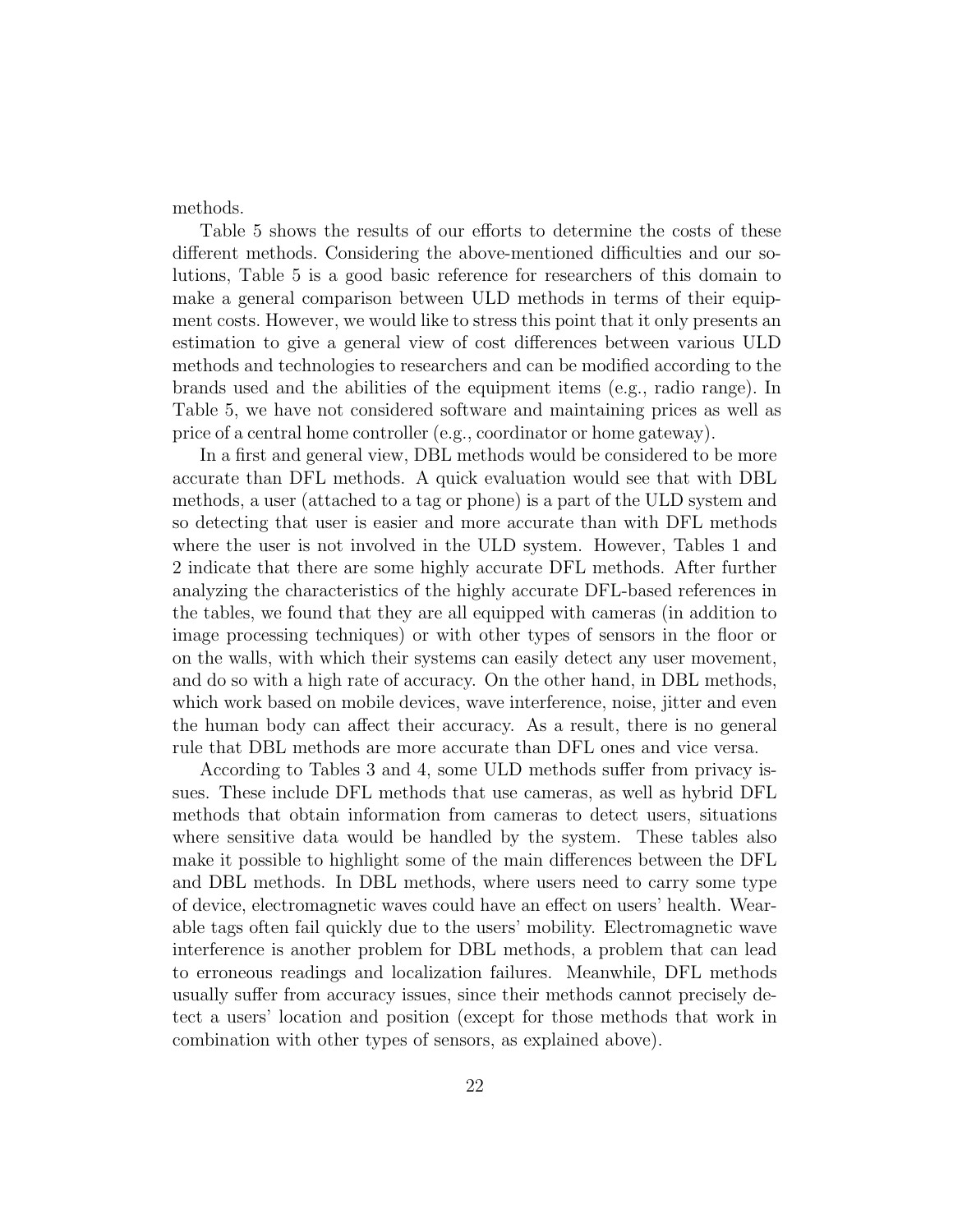|                   | rable of the nancegos and weakhesses DDB incentous |                                              |  |  |  |  |  |
|-------------------|----------------------------------------------------|----------------------------------------------|--|--|--|--|--|
|                   | Source Advantage(s)                                | Weakness(es)                                 |  |  |  |  |  |
| $\left[34\right]$ | Accuracy, robustness                               | User privacy and comfort, cost               |  |  |  |  |  |
| $\left[35\right]$ | Applicable for many moving patterns,               | User privacy and comfort (wearing many       |  |  |  |  |  |
|                   | multiple user, good accuracy, repeatabil-          | sensors)                                     |  |  |  |  |  |
|                   | ity                                                |                                              |  |  |  |  |  |
| $[33]$            | Simple, easily scalable, low cost, average         | complicated localization algorithm and la-   |  |  |  |  |  |
|                   | room-level accuracy of 86%, no need to ac-         | tency                                        |  |  |  |  |  |
|                   | cess point location information                    |                                              |  |  |  |  |  |
| [50]              | real time (latency), multi-target detection        | User privacy                                 |  |  |  |  |  |
|                   | (multiple users)                                   |                                              |  |  |  |  |  |
| $\left[4\right]$  | accuracy and privacy                               | Cost, installation (4000 tags for $60m^2$ ), |  |  |  |  |  |
|                   |                                                    | scalability                                  |  |  |  |  |  |
| [58]              | Multiple users, anticipate the step-to-step        | Scalability, installation, cost              |  |  |  |  |  |
|                   | location of a given human,                         |                                              |  |  |  |  |  |
| [55]              | Accuracy, easily congurable, energy ef-            | Complexity (defining different region of in- |  |  |  |  |  |
|                   | ciency, privacy, cheap sensors                     | terests), user comfort problem (carrying a   |  |  |  |  |  |
|                   |                                                    | tag)                                         |  |  |  |  |  |
| [56]              | Low cost and low power infrastructures             | User comfort problem (carrying tag), ac-     |  |  |  |  |  |
|                   |                                                    | curacy depends on the number of pegs         |  |  |  |  |  |

Table 3: Advantages and weaknesses-DBL methods

The acquisition and maintenance costs of ULD systems are still very high for the public. Technology tends to reduce its cost with the passage of time, so it is expected that the cost of indoor ULD systems will come down as long as the popularity of this technology continues to grow. An interesting possibility would be to make use of already-deployed or otherwise utilized hardware, such as wireless signals, smartphones, or Kinect-based systems to reduce the implementation and deployment costs.

Looking at Tables 3 and 4 we can find, in general, that covering multiple users is not a problem for DBL methods, since the system focuses on recognizing the different devices carried by users. However, for DFL methods, the detection and localization of multiple users represents a challenging task, because apart from detecting the position of several users, the system must also be able to differentiate among them, significantly complicating the algorithms involved by having to add identification techniques to accurately localize the different users.

In general, DBL methods have the problem of a single point of failure, which means if the mobile (handheld or wearable) device carried by user does not work, the ULD system cannot localize the user. DFL methods, by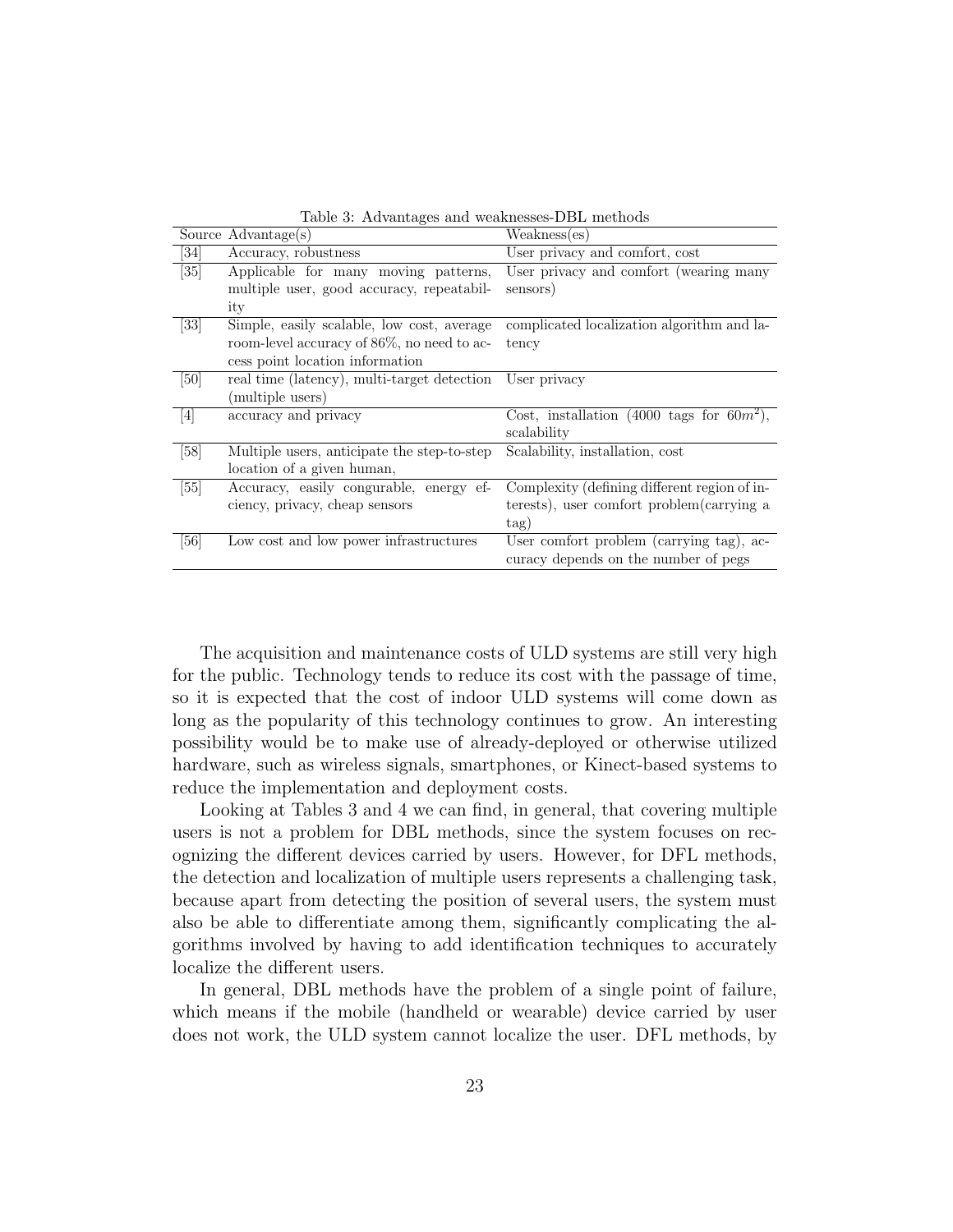|                   | Source Advantage(s)                                     | Weakness(es)                                           |
|-------------------|---------------------------------------------------------|--------------------------------------------------------|
| [52]              | Accuracy, reliable (both vision and sound)              | User privacy                                           |
| [21]              | reliability (both infrared and microphone), low delay,  | Influenced by echoes and reflections                   |
|                   | good adaption in environments (adaptability)            |                                                        |
| $\lceil 9 \rceil$ | multiple users, privacy, ease of use and simplicity     | localization quality strongly depends on the number    |
|                   |                                                         | of persons to be detected, their activity and environ- |
|                   |                                                         | mental conditions                                      |
| [38]              | Accuracy, ease of use                                   | User privacy, low precision at the edge of the image   |
| $[37]$            | predicting human motion, average accuracy 85.3%         | User privacy, installation (networked cameras, needs   |
|                   |                                                         | photos of empty rooms, furniture and appliances to     |
|                   |                                                         | save in database)                                      |
| $[11]$            | Reliability (integrating cameras, microphones and       | User privacy, installation                             |
|                   | PIR sensors), accuracy, multiple users (3D camera)      |                                                        |
| [40]              | Simplicity, easy to use                                 | needing to have data set, user privacy, error prone    |
|                   |                                                         | (noise in depth image information, camera motion es-   |
|                   |                                                         | timation inaccuracy)                                   |
| [6]               | Multiple users, reliability (cameras and sensory floor) | User privacy, installation                             |
| $\boxed{7}$       | reliability (cameras, microphones), accuracy, multiple  | User privacy, complexity, installation                 |
|                   | users                                                   |                                                        |
| [41]              | scalability, user privacy, low complexity, robustness,  | accuracy depends on number of sensors, installation    |
|                   | fault tolerance                                         |                                                        |
| [42]              | Simplicity, easy to use, user privacy                   | low accuracy, limitation to only one person            |
| [24]              | User privacy, multiple users                            | installation, scalability                              |
| [44]              | easy to use and simplicity, user privacy                | effected by the clutter (multiple-input multiple-      |
|                   |                                                         | output radar system reduced this effect)               |
| $[31]$            | User privacy, easy to use                               | relative accuracy (Increasing the number of reference  |
|                   |                                                         | nodes can improve accuracy), signal strength is ef-    |
|                   |                                                         | fected by environmental parameters such as humidity    |
|                   |                                                         | or by interference from other RF sources               |
| [43]              | User privacy, easy to use and comfortable               | Scalability, only one user                             |
| [49]              | Cost, comfortable, privacy                              | Complexity, accuracy, need to have recorded observa-   |
|                   |                                                         | tions                                                  |
| $[54]$            | Cheap, easy to use, energy efficient, dealing with      | Accuracy depends on number of sensors, limited to      |
|                   | noise, recovery from the failure                        | single person                                          |
| $[57]$            | Based on cheap and low cost PIR sensors, privacy,       | Limited to single person, needs to build the accessi-  |
|                   | user comfort                                            | bility map                                             |
| $[12]$            | Based on cheap and low cost or already installed sen-   | Limited to single person                               |
|                   | sors, privacy, user comfort                             |                                                        |

Table 4: Advantages and weaknesses-DFL methods

definition, are robust in this sense.

## 4.4. Future directions

To reduce the limitations and challenges of the current ULD systems, the traditional approach is to develop new ULD algorithms. Another effective solution would be to identify and utilize emerging technologies for ULD. For example, white light-emitting diodes (LEDs) are widely used for illumination in smart homes. They can provide energy-efficient lighting. This widespread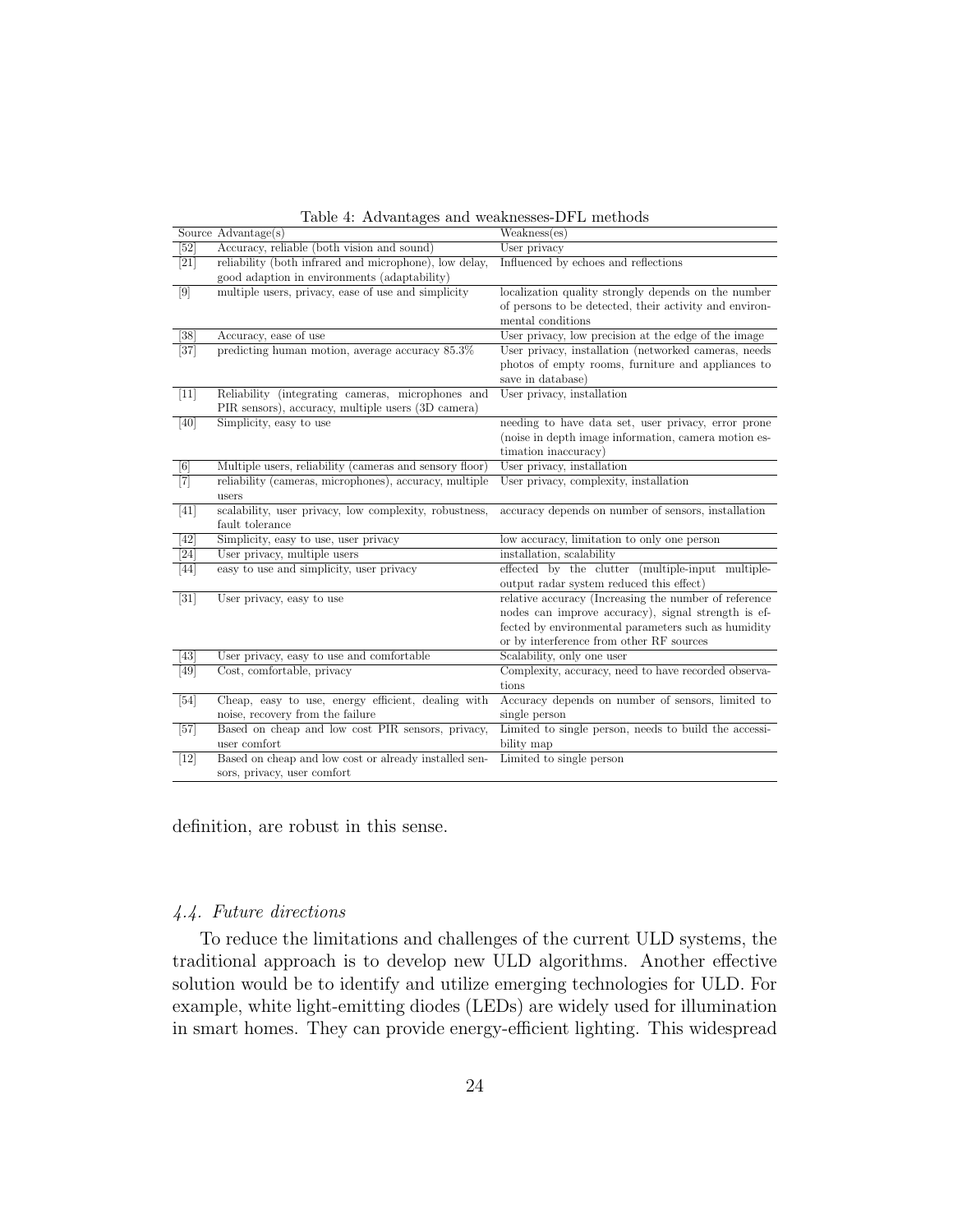using of white LEDs creates the opportunity to create a flexible, accurate, and ubiquitous ULD system. Signals transmitted by the LEDs can be used to determine user's location in a smart home.

|  |  | Table 5: Estimated cost of equipment for different ULD methods |  |  |  |  |  |  |  |
|--|--|----------------------------------------------------------------|--|--|--|--|--|--|--|
|--|--|----------------------------------------------------------------|--|--|--|--|--|--|--|

|                   | Source Equipment                                        | rasie s. Estimated cost of equipment for unfertile clip incendue<br>Deployment                | Cost efficiency |
|-------------------|---------------------------------------------------------|-----------------------------------------------------------------------------------------------|-----------------|
| [9]               | Vivaldi antenna, Bi-conical antenna                     | 2 Tx antennas, 8 Rx anntenas                                                                  | Medium          |
| $[11]$            | Kinect Camera, Microphone array, PIR sensor,            | 2 Kinect Cameras, 2 Microphone array series, 2 PIR                                            | Very high       |
|                   | $802.15.4$ TelosB mote                                  | Sensors, 2 TelosB motes                                                                       |                 |
| $[21]$            | Infrared sensors, CMT microphone, 802.15.4 TelosB       | 8 Gradient Microphone, 4 IR sensors, 4 TelosB motes                                           | High            |
|                   | mote                                                    |                                                                                               |                 |
| [24]              | Accelerometer sensor, illuminance sensor, laser range   | 4 laser range finders, 4 accelerometer sensors, 2 illu-                                       | Very high       |
|                   | finder (LRF)                                            | minance sensors                                                                               |                 |
| $\left[33\right]$ | smartPhone, access point                                | 1 smart home, 1 access point                                                                  | Very high       |
| [34]              | Video camera, access Point, mobile phone                | $2$ video cameras, $6$ access points                                                          | High            |
| $\overline{35}$   | Inertial measurement unit (IMU) sensors, insole de-     | 8 IMU sensors , cameras , Insole Devices, 1 Wireless                                          | Very high       |
|                   | vices, wireless receiver                                | Reciver                                                                                       |                 |
| $[37]$            | Server camera (32 bit RISC CPU), client camera          | 2 Server cameras, 6 client cameras                                                            | High            |
| $\overline{38}$   | Camera                                                  | 2 Ceiling security camera                                                                     | Very high       |
| [40]              | Kinect camera                                           | 2 Kinect camers                                                                               | Very high       |
| [41]              | wireless pyroelectric infrared sensors, 802.15.4 TelosB | 24 pyroelectric infrared sensors, 24 Tmotes                                                   | High            |
|                   | mote                                                    |                                                                                               |                 |
| $\overline{42}$   | magnetic contact switch, volumetric lens sensor, Lin-   | 1 magnetic contact switch, 5 volumetric lens sensor, 1                                        | Very high       |
|                   | ear lens                                                | Linear lens                                                                                   |                 |
| $[43]$            | IR sensors, Tactile carpets, light switches, door con-  | 10 IR sensors, 18 Tactile carpets, 8 light switches, 32 Very high                             |                 |
|                   | tact, pressure detectors                                | door contact, 1 pressure detectors                                                            |                 |
| [6]               | Web camera, pressure sensors                            | 4 CCD-cameras with the resolution of 352 X 340 pixels                                         | High            |
|                   |                                                         | in the four corners of ceiling, forty pressure sensors                                        |                 |
|                   |                                                         | under the wooden floor                                                                        |                 |
| [44]              | Double ridged guided horn antennas                      | 6 double ridged guided horn antennas                                                          | Medium          |
| [50]              | Tracking tag, RFID tag, reader, dome camera             | 2 Dome cameras, 2 reader, 16 reference tag, 1 tracking                                        | Very high       |
|                   |                                                         | tag                                                                                           |                 |
| $[52]$            | Kinect sensor, Tiepin microphones, PreSonus, hu-        | 2 Kinect sensors with RGB and IR cameras, mi-                                                 | High            |
|                   | manoid robot                                            | crophone (Tiepin Microphones (TCM) and PreSonus                                               |                 |
|                   | FEIG UHF antenna, handheld with RFID reader,            | DigiMax FS preamplifier),1 humanoid robot<br>1 FEIG UHF antenna, 1 handheld with RFID reader, | High            |
| $\lceil 4 \rceil$ | FEIG UHF module for passive RFID, active RFID           | 1 FEIG UHF module for passive RFID, 1 active RF                                               |                 |
| $[58]$            | Sensitive floor, accelerometer Sensor, wireless sensor  | Sensitive floor (whole apartment floor), 1 accelerom-                                         | Very low        |
|                   | receiver, pedometer                                     | eter Sensor, 1 wireless sensor receiver, 1 pedometer                                          |                 |
| [7]               | Fix camera, zenithal fish eye, active camera (PTZ),     | 12 cameras :8 fix cameras, 2 zenithal fish eye, 2 active                                      | Low             |
|                   | omnidirectional Microphone, Directional microphone      | camera (PTZ), 40 Microphone $(24+8 \text{ omnidirectional},$                                  |                 |
|                   |                                                         | 8 directional)                                                                                |                 |
| $\overline{31}$   | Crossbows Zigbee motes (Micaz and IRIS                  | 4 Micaz motes, 2 IRIS mote as base station                                                    | Very high       |
| 49                | Wireless thermopile PIR                                 | 8 wireless PIRs                                                                               | Very high       |
| $[54]$            | ZigBee devices equipped with PIRs, Router               | 4 ZigBee devices, 1 Router                                                                    | Very high       |
| [57]              | PIR sensors                                             | 50 PIR sensors                                                                                | Very high       |

A major advantage of a lighting-based ULD system is that the available bandwidth is not restricted by concerns about interference with multiple users in other locations. Installing the system can be almost as simple as changing a lightbulb. It may also be possible to use power line communication (PLC) to achieve relatively high-speed data connectivity to devices without rewiring. This could be an important complement to a lighting-based ULD system [59].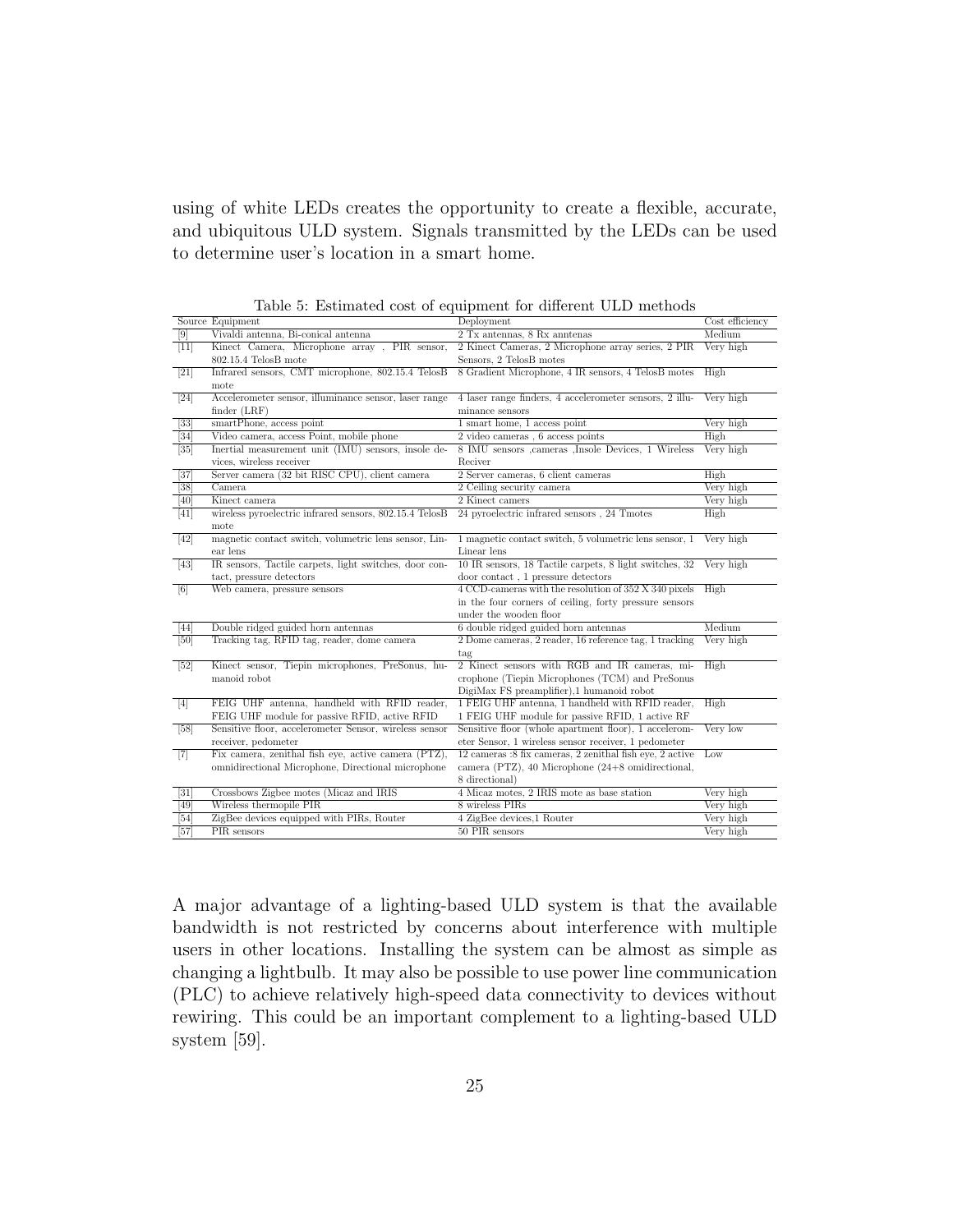In a nutshell, the use of appropriate technologies that are commonly used for other applications is an opportunity to both enhance the accuracy and reduce the cost of ULD systems.

#### 5. Conclusions

Indoor ULD, knowledge that is the basis of many services and applications, is becoming a challenging task due to the complexity of the required mechanisms. In contrast to outdoor ULD, where GPS does all the work, indoor ULD requires the use of specific techniques and technologies in order to accurately detect a users' position.

This article has provided a deep analysis on the existing indoor ULD mechanisms. An overview of the applications requiring ULD mechanisms was presented to illustrate the heterogeneous environments that require indoor ULD. A complete taxonomy was then presented, differentiating between hardware-based and hardware-free methods. All the approaches represented in the taxonomy were analyzed, detailing their main characteristics, as well as their advantages and drawbacks. Finally, a detailed list of challenges and open issues were presented, with the aim of serving as a starting point for future research and development.

Similarly to other technologies, the varying features of indoor ULD mechanisms makes them appropriate for one or several applications, but we consider that there is not yet a definitive indoor ULD approach. Until now, there has not been any appropriate solution to support multiple users for DFL methods. Utilizing emerging technologies, designing more flexible, accurate and ubiquitous ULD methods are another important issue that should be considered for future smart homes.

#### 6. References

- [1] Andreas Rieger. Framework for Building Situation-Aware Ubiquitous Services in Smart Home Environments. PhD thesis, Berlin Institute of Technology, 2011.
- [2] J. Riha. Home Automation Trends, Diy Network, May 2014.
- [3] Federico Viani, Fabrizio Robol, Alessandro Polo, Paolo Rocca, Giacomo Oliveri, and Andrea Massa. Wireless architectures for heterogeneous sensing in smart home applications: Concepts and real implementation. 2013.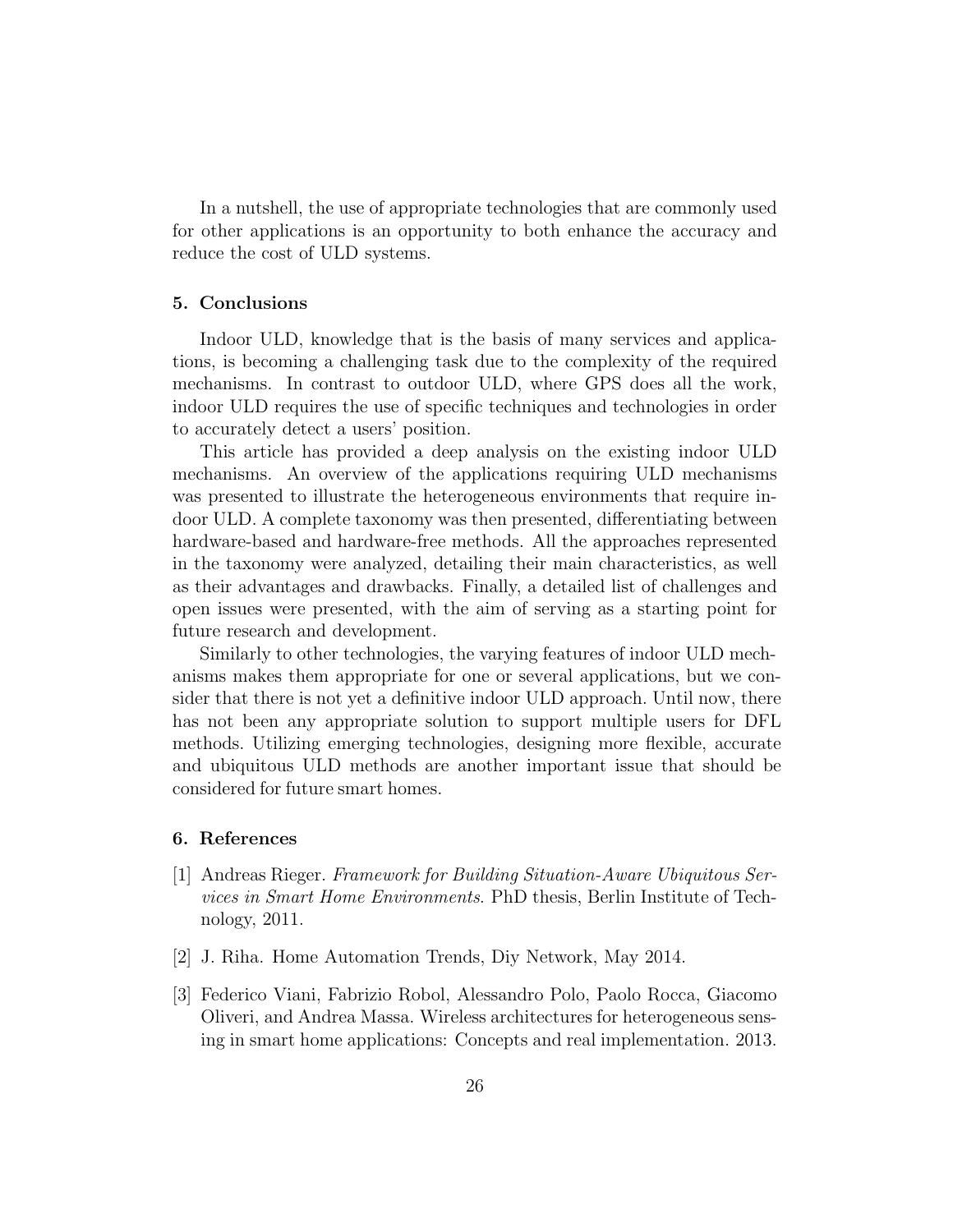- [4] Jan Koch, Jens Wettach, Eduard Bloch, and Karsten Berns. Indoor localisation of humans, objects, and mobile robots with rfid infrastructure. In 7th International Conference on Hybrid Intelligent Systems (HIS 2007), pages 271–276, Kaiserslautern, Germany, 2007.
- [5] Smart Ubiquitous Networks Context Awareness Framework. In ITU-T Y.3043, August 2013.
- [6] Chen-Rong Yu, Chao-Lin Wu, Ching-Hu Lu, and Li-Chen Fu. Human localization via multi-cameras and floor sensors in smart home. In IEEE International Conference on Systems, Man and Cybernetics, (SMC'06), vol.5, pages 3822–3827, Taipei, Taiwan, October 8-11, 2006.
- [7] Albert Ali Salah, Ramon Morros, Jordi Luque, Carlos Segura, Javier Hernando, Onkar Ambekar, Ben Schouten, and Eric Pauwels. Multimodal identification and localization of users in a smart environment. Journal on Multimodal User Interfaces, Vol. 2(2), pages 75–91, 2008.
- [8] Ehsan Ahvar, Gyu Myoung Lee, and Noel Crespi. A Cloud-Based Platform for Watching Same Content on Three-Screen TV Continuously in Smart Home In International Conference on Information Science and Cloud Computing Companion (ISCC-C), pages 324–329, Guangzhou, 7-8 Dec, 2013.
- [9] Rudolf Zetik, Guowei Shen, and RS Thoma. Evaluation of requirements for uwb localization systems in home-entertainment applications. In International Conference on Indoor Positioning and Indoor Navigation (IPIN), pages 1–8, Zurich, Switzerland, September 15-17, 2010.
- [10] Jong Hyuk Park, Sangjin Lee, Dong Hoon Lee, Jongin Lim. Design and Implementation of the UsMSS: User-centric secure Multimedia Service System in Intelligent Home. In Conference on Multimedia and Ubiquitous Engineering(MUE'07), Seoul, Korea, April 26-28, 2007.
- [11] Bojan Mrazovac, Milan Z Bjelica, Istvan Papp, and Nikola Teslic. Smart audio/video playback control based on presence detection and user localization in home environment. In 2nd Eastern European Regional Conference on the Engineering of Computer Based Systems (ECBS-EERC), pages 44-53, Bratislava, Slovakia, September 5-6, 2011.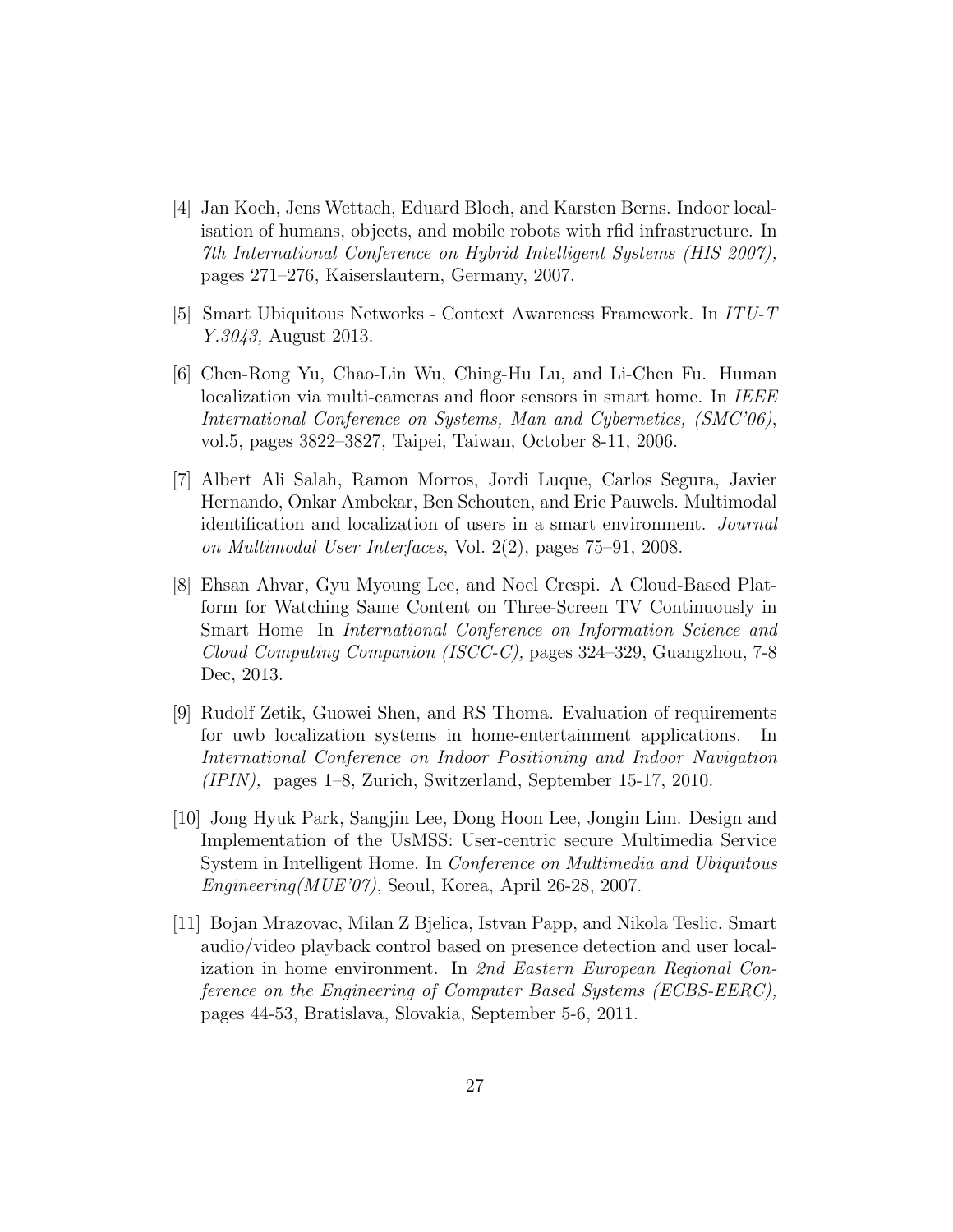- [12] Ehsan Ahvar, Gyu Myoung Lee, Son N. Han, Noel Crespi and Imran Khan. Sensor Network-Based and User-Friendly User Location Discovery for Future Smart Homes. Sensors, Vol. 16(7), 2016.
- [13] Ulises Cortés, Cristina Urdiales, and Roberta Annicchiarico. Intelligent healthcare managing: an assistive technology approach. In In 9th International Work-Conference on Artificial Neural Networks (IWANN 2007), pages 1045-1051, Springer, San Sebastian, Spain, June 20-22. 2007.
- [14] Sakari Junnila, Harri Kailanto, Juho Merilahti, A-M Vainio, Antti Vehkaoja, Mari Zakrzewski, and Jari Hyttinen. Wireless, multipurpose in-home health monitoring platform: Two case trials. IEEE Transactions on Information Technology in Biomedicine, Vol. 14(2), pages 447–455, 2010.
- [15] William C Mann, Kenneth J Ottenbacher, Linda Fraas, Machiko Tomita, and Carl V Granger. Effectiveness of assistive technology and environmental interventions in maintaining independence and reducing home care costs for the frail elderly: A randomized controlled trial. Archives of Family Medicine, Vol. 8, pages 210–217, 1999.
- [16] Sumi Helal, Chao Chen, Eunju Kim, Raja Bose, and Choonhwa Lee. Toward an ecosystem for developing and programming assistive environments. Proceedings of the IEEE, Vol. 100(8), pages 2489–2504, 2012.
- [17] J Boudy, JL Baldinger, F Delavault, M Muller, I Farin, RV Andreao, S Torres-Müller, A Serra, D Gaiti, F Rocaries, et al. Telemedicine for elderly patient at home. In Smart Homes and Beyond, 4th International Conference on Smart Homes and Health Telematics (ICOST 2006), vol. 19, page 74–81. IOS Press, 2006.
- [18] Dan Istrate, Eric Castelli, Michel Vacher, Laurent Besacier, and J-F Serignat. Information extraction from sound for medical telemonitoring. IEEE Transactions on Information Technology in Biomedicine, Vol. 10(2), pages 264–274, 2006.
- [19] Vincent Rialle, Jean-Baptiste Lamy, Norbert Noury, and Lionel Bajolle. Telemonitoring of patients at home: a software agent approach. Computer Methods and Programs in Biomedicine, Vol. 72(3), pages 257–268, 2003.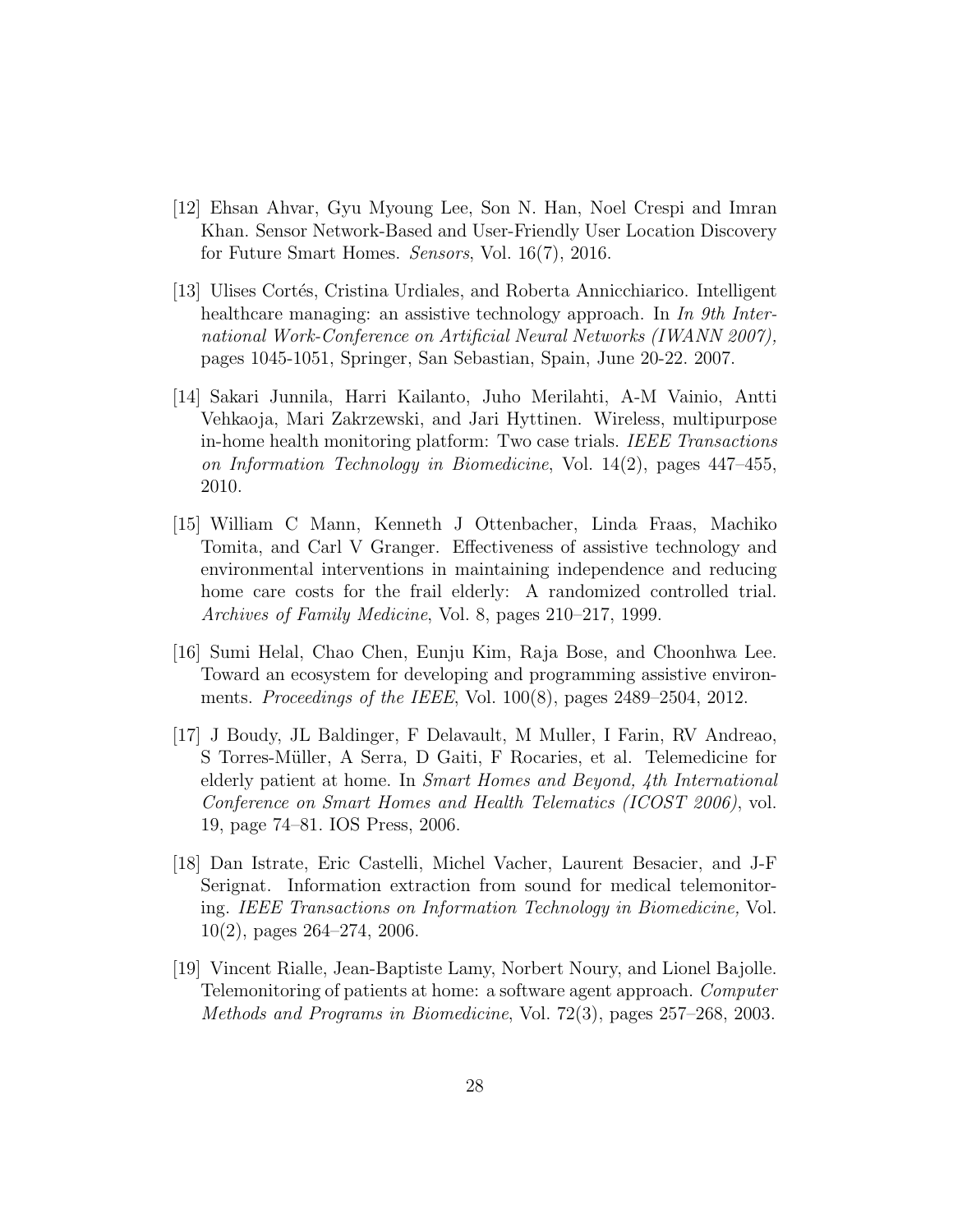- [20] Wided Souidene, Dan Istrate, Hamid Medjahed, Jerome Boudy, Jean-Louis Baldinger, Imad Belfeki, Francois Delavault, and Francois Steenkeste. Multi-modal platform for in-home healthcare monitoring (emutem). In In Proceeding on the Second International Conference on Health Informatics(HEALTHINF), pages 381-386, Porto, Portugal, 2009.
- [21] T Guettari, PAC Aguilar, J Boudy, H Medjahed, D Istrate, J-L Baldinger, I Belfeki, M Opitz, and M Maly-Persy. Multimodal localization in the context of a medical telemonitoring system. In In Annual International Conference of the Engineering in Medicine and Biology Society (EMBC 2010), pages 3835-3838, Buenos Aires, Argentina, August 31 - September 4, 2010.
- [22] Gilles LeBellego, Norbert Noury, Gilles Virone, Mireille Mousseau, and Jacques Demongeot. A model for the measurement of patient activity in a hospital suite. IEEE Transactions on Information Technology in Biomedicine,, Vol. 10(1), pages 92–99, 2006.
- [23] Hamid Medjahed, Dan Istrate, Jerome Boudy, and Bernadette Dorizzi. Human activities of daily living recognition using fuzzy logic for elderly home monitoring. In IEEE International Conference on Fuzzy Systems, FUZZ-IEEE, pages 2001–2006. IEEE, 2009.
- [24] Takenori Obo, Naoyuki Kubota, Kazuhiko Taniguchi, and Toshiyuki Sawayama. Human localization based on spiking neural network in intelligent sensor networks. In In Workshop on Robotic Intelligence in Informationally Structured Space (RiiSS), pages 125-130, Paris, France, April 12-13, 2011.
- [25] Yong-Ming Huang, Ding-Chao Wang, and Chao-Chun Chen. A verification-based localization method for unstable radio sensor networks in smart home environments. In International Conference on Multimedia and Ubiquitous Engineering (MUE 2008), pages 390-393, Busan, Korea, April 24-26, 2008.
- [26] Shwetak N Patel, Khai N Truong, and Gregory D Abowd. Powerline positioning: A practical sub-room-level indoor location system for domestic use. In 8th International Conference on Ubiquitous Computing (UbiComp 2006), pages 441–458, Orange County, CA, USA, September 17-21, 2006.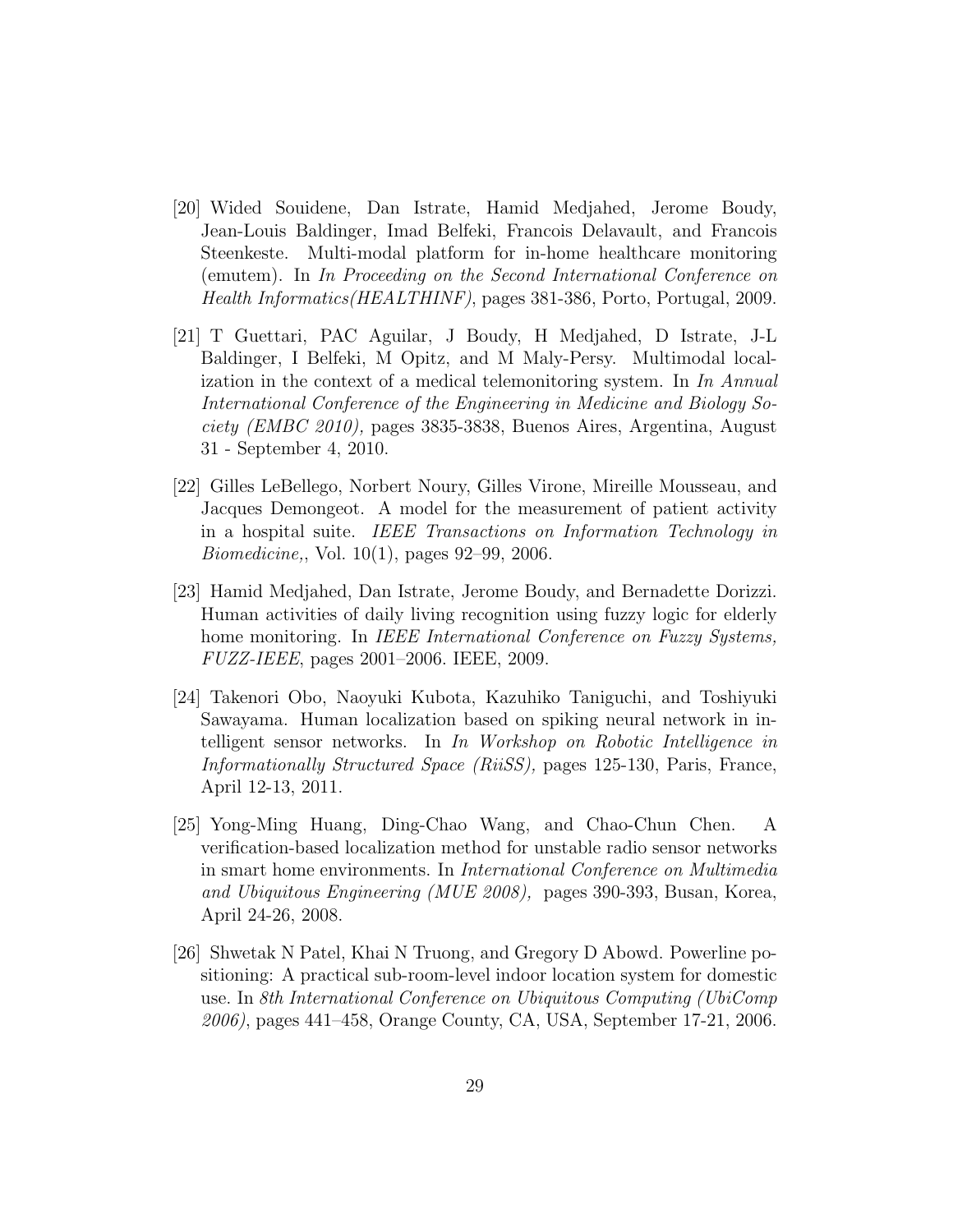- [27] Jakob E Bardram, Thomas R Hansen, Martin Mogensen, and Mads Soegaard. Experiences from real-world deployment of context-aware technologies in a hospital environment. In 8th International Conference on Ubiquitous Computing (UbiComp 2006), pages 369–386, Orange County, CA, USA, September 17-21, 2006.
- [28] Dragan Stojanovic and Natalija Stojanovic. Indoor Localization and Tracking: Methods, Technologies and Research Challenges. In Automatic Control and Robotics Vol. 13, No 1, pages 57–72, 2014.
- [29] Tero Kivimki, Timo Vuorela, Pekka Peltola and Jukka Vanhala A Review on Device-Free Passive Indoor Positioning Methods. In International Journal of Smart Home, Vol.8, No.1, pages 71-94, 2014.
- [30] Subhas Chandra Mukhopadhyay, Wearable Sensors for Human Activity Monitoring: A Review. In IEEE Sensors Journal, VOL. 15, NO. 3, pages 1321–1330, MARCH 2015.
- [31] K Subaashini, G Dhivya, and R Pitchiah. Zigbee rf signal strength for indoor location sensing-experiments and results. In In 15th International Conference on Advanced Communication Technology (ICACT 2013), pages 50-57, Phoenix Park, PyeongChang, Korea, January 27-30, 2013.
- [32] Anthony Joseph Wilson. Device-free localization with received signal strength measurements in wireless sensor networks. In PhD thesis, university of Utah, 2010.
- [33] Chenshu Wu, Zheng Yang, Yunhao Liu, and Wei Xi. Will: Wireless indoor localization without site survey. IEEE Transactions on Parallel and Distributed Systems, Vol. 24(4):839–848, 2013.
- [34] Xinfeng Li, Jin Teng, Qiang Zhai, Junda Zhu, Dong Xuan, Yuan F Zheng, and Wei Zhao. Ev-human: Human localization via visual estimation of body electronic interference. In INFOCOM, 2013, pages 500-504, Turin, Italy, April 14-19, 2013.
- [35] Qilong Yuan and I-M Chen. 3–d localization of human based on an inertial capture system. In IEEE Transactions on Robotics, Vol. 29 (3), pages 806–812, 2013.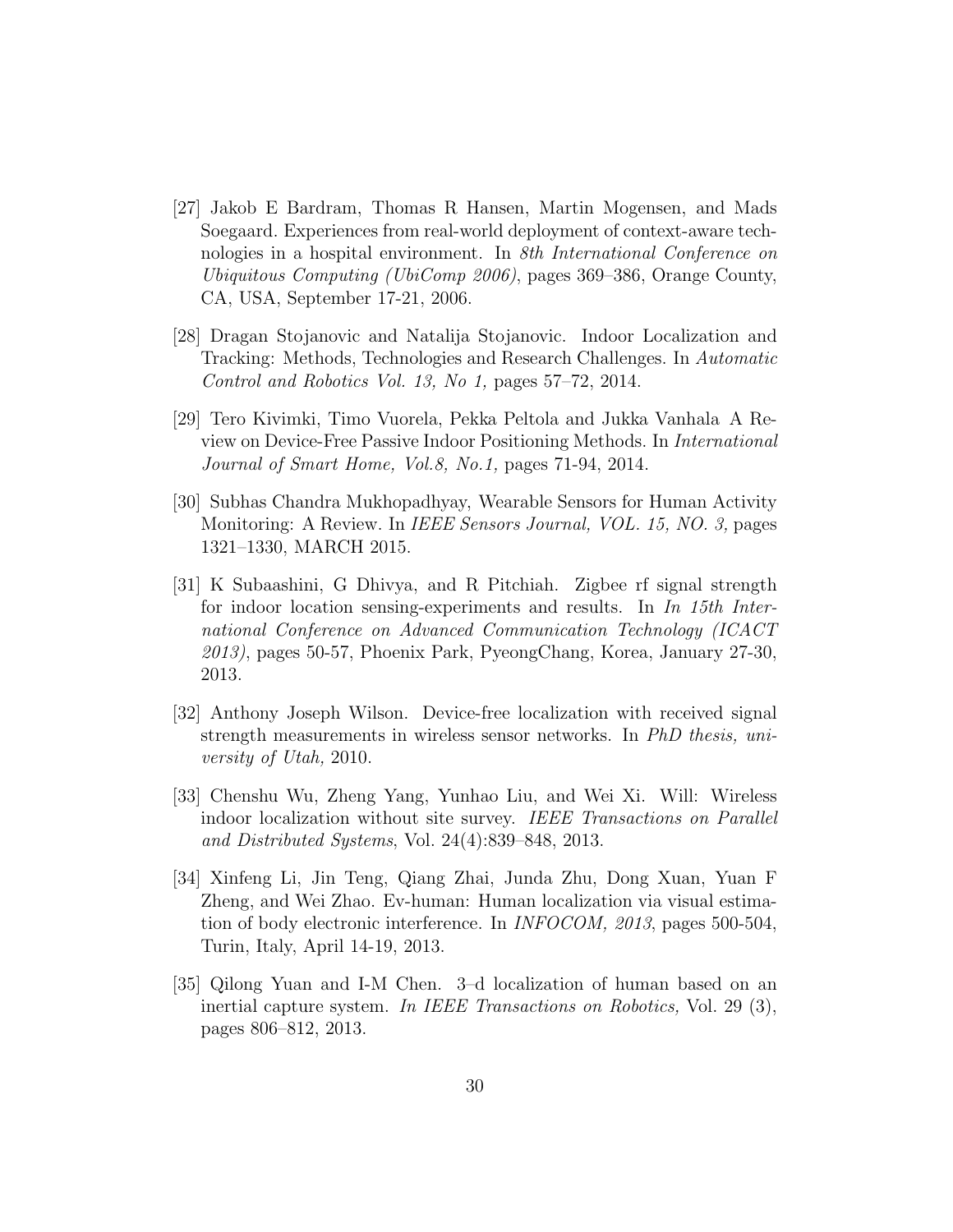- [36] Eric D Manley and Jitender S Deogun. Location learning for smart homes. 21st International Conference on Advanced Information Networking and Applications Workshops (AINAW07), vol. 2, pages 787-792, Niagara Falls, Canada, May 21-23, 2007.
- [37] Quoc Cuong Nguyen, Dongil Shin, Dongkyoo Shin, and Juhan Kim. Real-time human tracker based on location and motion recognition of user for smart home. Third International Conference on Multimedia and Ubiquitous Engineering(MUE'09), pages 243-250, Qingdao, China, June 4-6, 2009.
- [38] Zhang Jian, Xu Binhui, and Lu Jin. The localization algorithm of human body based on omnidirectional vision. 6th IEEE Joint International Information Technology and Artificial Intelligence Conference (ITAIC 2011), vol. 2, pages 172-176, Chongqing, China, August 20-22, 2011.
- [39] Zhengguang Xu, Donglai Bao, and Lixin Zhang. Pixel labeled algorithm based on recursive method of connecting area in binary images. Computer Engineering, Vol. 32(24):186–188, 2006.
- [40] Tanushyam Chattopadhyay and Sangheeta Roy. Human localization at home using kinect. *Proceedings of the 2013 ACM conference on Perva*sive and ubiquitous computing adjunct publication, pages 821-828, Zurich, Switzerland, September 08-12, 2013.
- [41] Baihua Shen and Guoli Wang. Distributed target localization and tracking with wireless pyroelectric sensor networks. International Journal on Smart Sensing and Intelligent Systems, Vol.6(4) pages 1400–1418, 2013.
- [42] Norbert Noury, Gilles Virone, and Thierry Creuzet. The health integrated smart home information system (his 2): rules based system for the localization of a human. 2nd Annual International IEEE-EMB Special Topic Conference on Microtechnologies in Medicine  $\mathcal{E}$ amp; Biology, pages 318-321, Madison, Wisconsin USA, May 2-4, 2002.
- [43] Youcef Rahal, Philippe Mabilleau, and Helene Pigot. Bayesian filtering and anonymous sensors for localization in a smart home. 21st International Conference on Advanced Information Networking and Applications Workshops, (AINAW'07), Niagara Falls, Canada, May 21-23, 2007.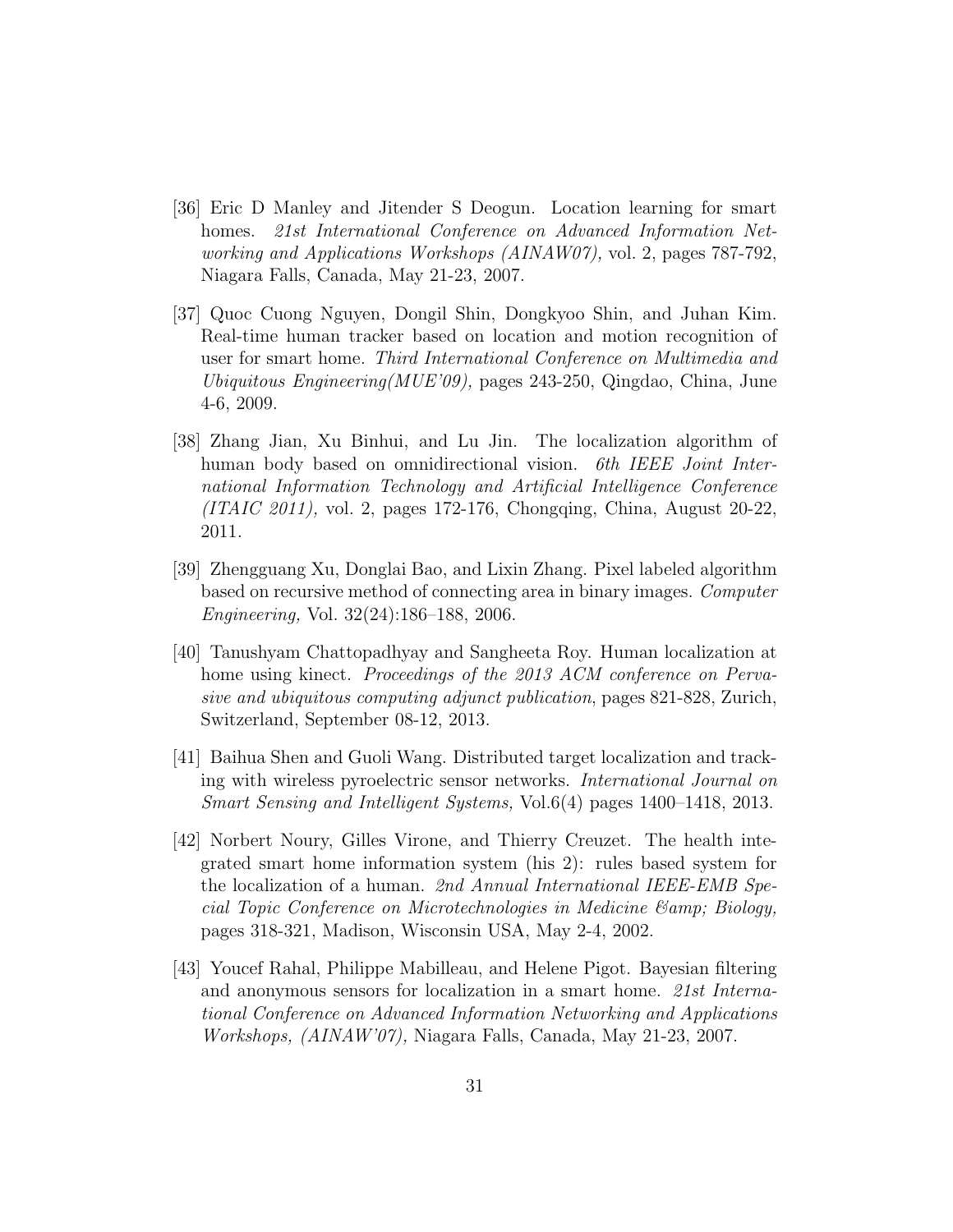- [44] Takemasa Suzuki, Kenichi Takizawa, and Tetsushi Ikegami. A study on human body localization while walking in an indoor environment by using uwb signal with multiple antennas. 7th International Symposium on Medical Information and Communication Technology (ISMICT), pages 131-134, Tokyo, Japan, March 6-8, 2013.
- [45] Eric Martinson and B Fransen. Dynamically reconfigurable microphone arrays. IEEE International Conference on Robotics and Automation (ICRA), pages 5636-5641, Shanghai, China, May 9-13, 2011.
- [46] P Arabi and Safwat Zaky. Integrated vision and sound localization. Proceedings of the Third International Conference on Information Fusion(FUSION), vol. 2, pages 3-21, Paris, France, July 10-13, 2000.
- [47] Keni Bernardin, Tobias Gehrig, and Rainer Stiefelhagen. Multi-level particle filter fusion of features and cues for audio-visual person tracking. Multimodal Technologies for Perception of Humans, pages 70–81, Springer, 2008.
- [48] Jong-Suk Choi, Munsang Kim, and Hyun-Don Kim. Probabilistic speaker localization in noisy environments by audio-visual integration. International Conference on Intelligent Robots and Systems, pages 4704- 4709, Beijing, China, October 9-15, 2006.
- [49] T. Guettari, J. Boudy, BE. Benkelfat, G. Chollet, JL. Baldinger, P. Dore and D. Istrate. Thermal signal analysis in smart home environment for detecting a human presence. 1st International Conference on Advanced Technologies for Signal and Image Processing (ATSIP), pages 334–339, Sousse, Tunisia, 2014.
- [50] Huan Dai, Zhao-min Zhu, and Xiao-Feng Gu. Multi-target indoor localization and tracking on video monitoring system in a wireless sensor network. Journal of Network and Computer Applications, Vol. 36(1):228– 234, 2013.
- [51] RC Luo, WH Cheng, and CH Huang. Combined 2-d sound source localization with stereo vision for intelligent human-robot interaction of service robot. IEEE Workshop on Advanced Robotics and its Social Impacts (ARSO), pages 24–29, Songdo ConventiA, Incheon, Korea, November 23-26, 2009.